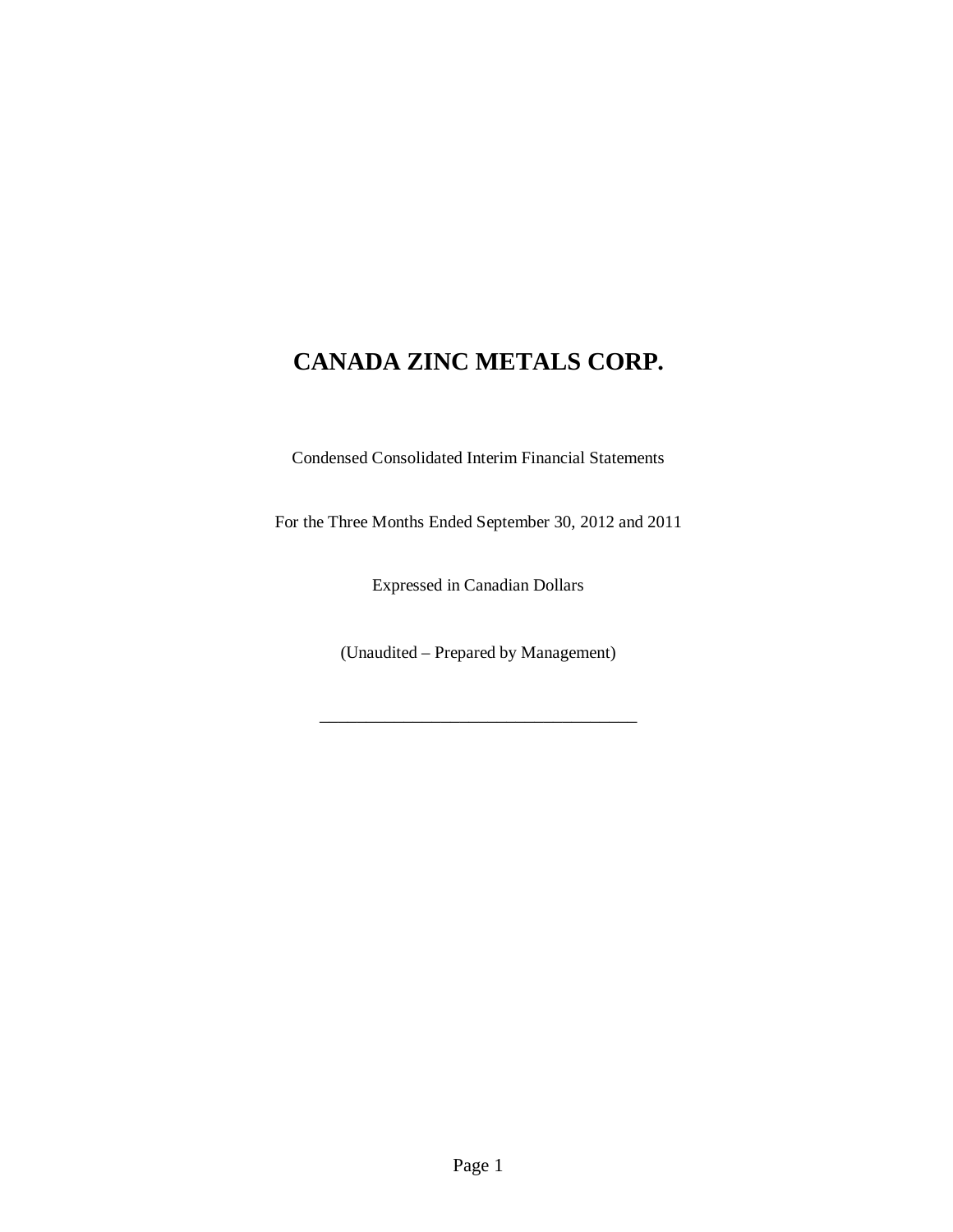| Index                                                                          | Page     |
|--------------------------------------------------------------------------------|----------|
|                                                                                |          |
|                                                                                |          |
|                                                                                |          |
|                                                                                |          |
|                                                                                |          |
|                                                                                |          |
| Notice of No Auditor Review                                                    | 3        |
|                                                                                |          |
| <b>Consolidated Interim Financial Statements</b>                               |          |
| Condensed Consolidated Interim Statements of Financial Position                | 4        |
| Condensed Consolidated Interim Statements of Changes in Equity                 | 5        |
| Condensed Consolidated Interim Statements of Operations and Comprehensive Loss | 6        |
| Condensed Consolidated Interim Statements of Cash Flows                        | 7        |
| Notes to Condenses Consolidated Interim Financial Statements                   | $8 - 32$ |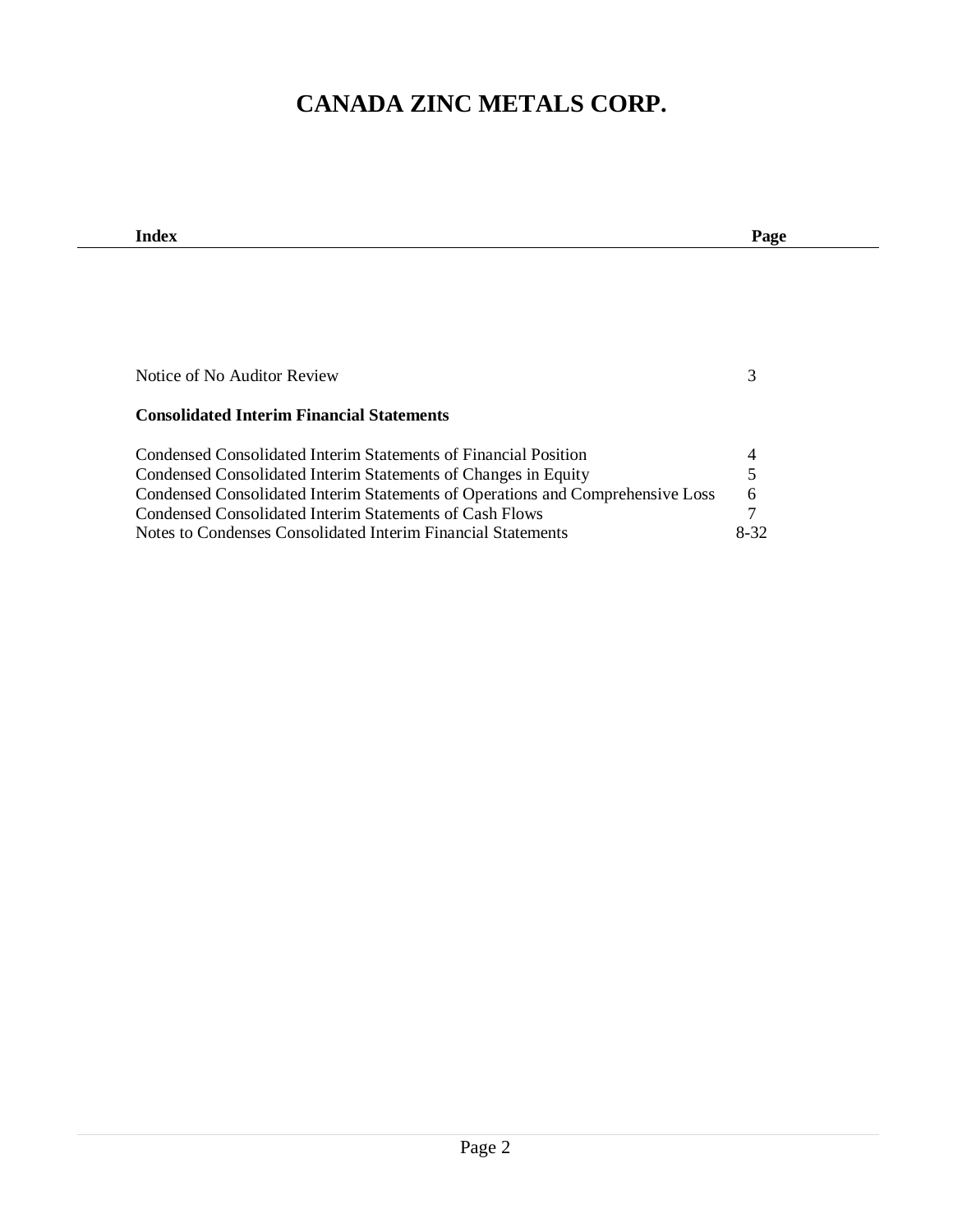## **NOTICE TO READER**

Under National Instrument 51-102, Part 4, subsection 4.3(3)(a), if an auditor has not performed a review of the condensed consolidated interim financial statements, they must be accompanied by a notice indicating that the financial statements have not been reviewed by an auditor.

The accompanying unaudited condensed consolidated interim financial statements of the Company have been prepared by management and approved by the Audit Committee and Board of Directors of the Company.

The Company's independent auditors have not performed a review of these condensed consolidated interim financial statements in accordance with the standards established by the Canadian Institute of Chartered Accountants for a review of interim financial statements by an entity's auditors.

November 29, 2012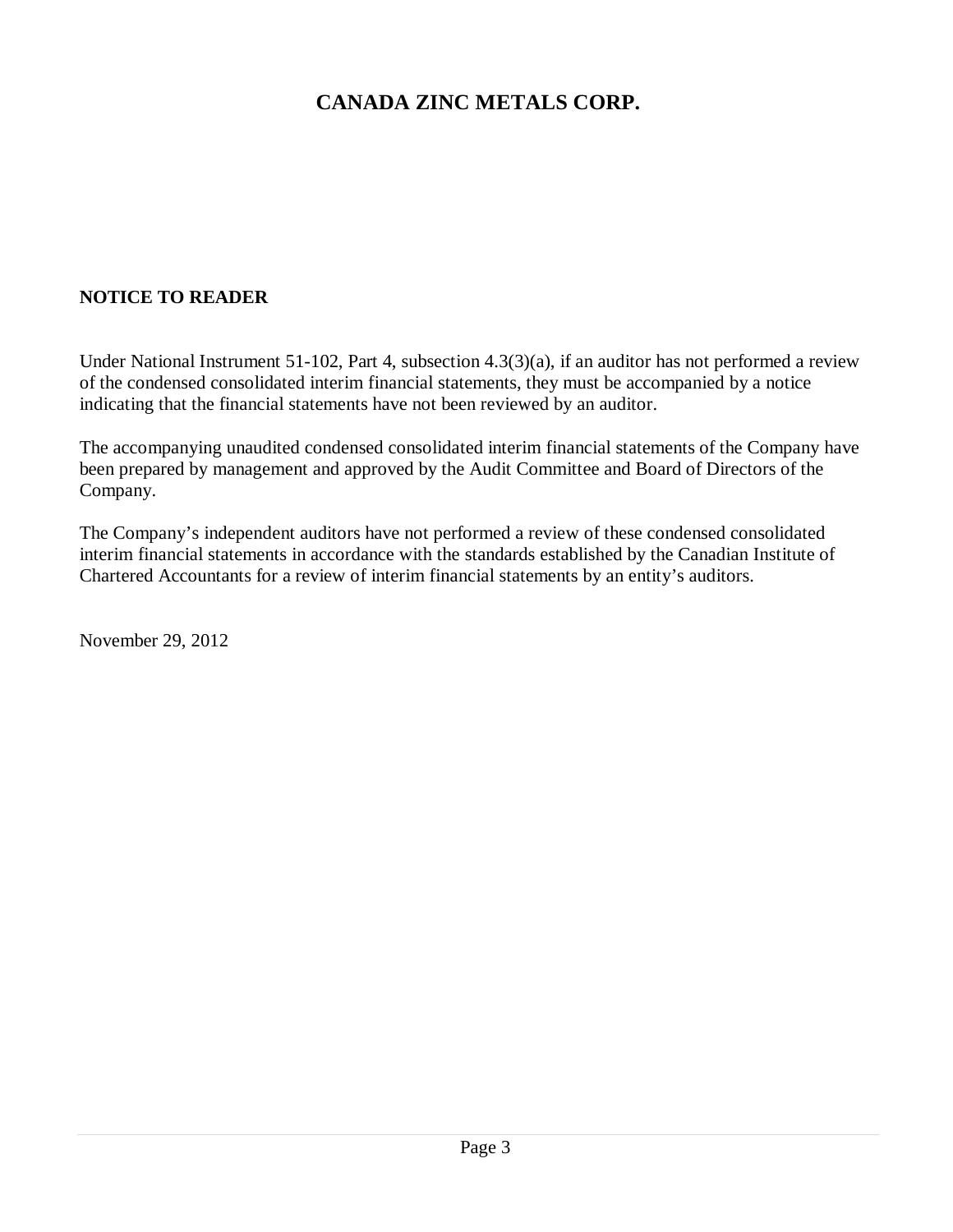Condensed Consolidated Interim Statements of Financial Position As at September 30, 2012, June 30, 2012 and July 1, 2011 (Expressed in Canadian Dollars - Unaudited)

|                                        | <b>Notes</b> | September 30,    | June 30, 2012    | July 1, 2011     |
|----------------------------------------|--------------|------------------|------------------|------------------|
|                                        |              | 2012             |                  |                  |
|                                        |              |                  | (Audited)        | (Audited)        |
| <b>Assets</b>                          |              |                  |                  |                  |
| Current assets                         |              |                  |                  |                  |
| Cash and cash equivalents              | 3            | 12,518,345<br>\$ | \$<br>13,905,702 | 15,501,154<br>\$ |
| Receivables                            | 4            | 231,439          | 123,368          | 477,600          |
| METC recoverable                       | 9            | 556,085          | 556,085          | 1,611,149        |
| Short-term investments                 |              |                  |                  | 4,609,000        |
| Prepaid expenses                       |              | 7,283            | 9,800            | 378,838          |
| Marketable securities                  | 5            | 1,416,163        | 1,253,950        | 557,260          |
|                                        |              | 14,729,315       | 15,848,905       | 23,135,001       |
|                                        |              |                  |                  |                  |
| Other assets                           | 6            | 312,664          | 312,656          | 309,000          |
| Equipment and leasehold improvements   | $\,8\,$      | 414,795          | 297,408          | 194,994          |
| Long-term prepaid expenses             |              | 168,716          | 168,716          | 192,145          |
| Exploration and evaluation assets      | 9            | 62,429,252       | 61,643,910       | 57,696,017       |
|                                        |              | 78,054,742<br>\$ | \$<br>78,271,595 | \$<br>81,527,157 |
| <b>Liabilities and Equity</b>          |              |                  |                  |                  |
| <b>Current liabilities</b>             |              |                  |                  |                  |
| Trade payables and accrued liabilities | 7            | \$<br>375,559    | \$<br>235,085    | 1,189,024<br>\$  |
| Due to related parties                 | 13           | 15,458           | 6,815            |                  |
| Flow-through premium liability         | 10           |                  |                  | 127,305          |
|                                        |              | 391,017          | 241,900          | 1,316,329        |
|                                        |              |                  |                  |                  |
| Deferred income tax liability          |              | 1,466,000        | 1,466,000        | 1,413,000        |
| Equity                                 |              |                  |                  |                  |
| Capital stock                          | 11           | 90,485,932       | 90,655,694       | 92,026,340       |
| Reserves                               | 11           | 11,691,665       | 11,599,747       | 11,150,900       |
| Deficit                                |              | (25, 921, 227)   | (25, 556, 729)   | (23,966,073)     |
| Accumulated other comprehensive loss   |              | (58, 645)        | (135, 017)       | (413, 339)       |
|                                        |              | 76, 197, 725     | 76,563,695       | 78,797,828       |
|                                        |              | 78,054,742<br>\$ | 78,271,595<br>\$ | \$<br>81,527,157 |

**Nature and continuance of operations** (Note 1) **Subsequent events** (Note 17)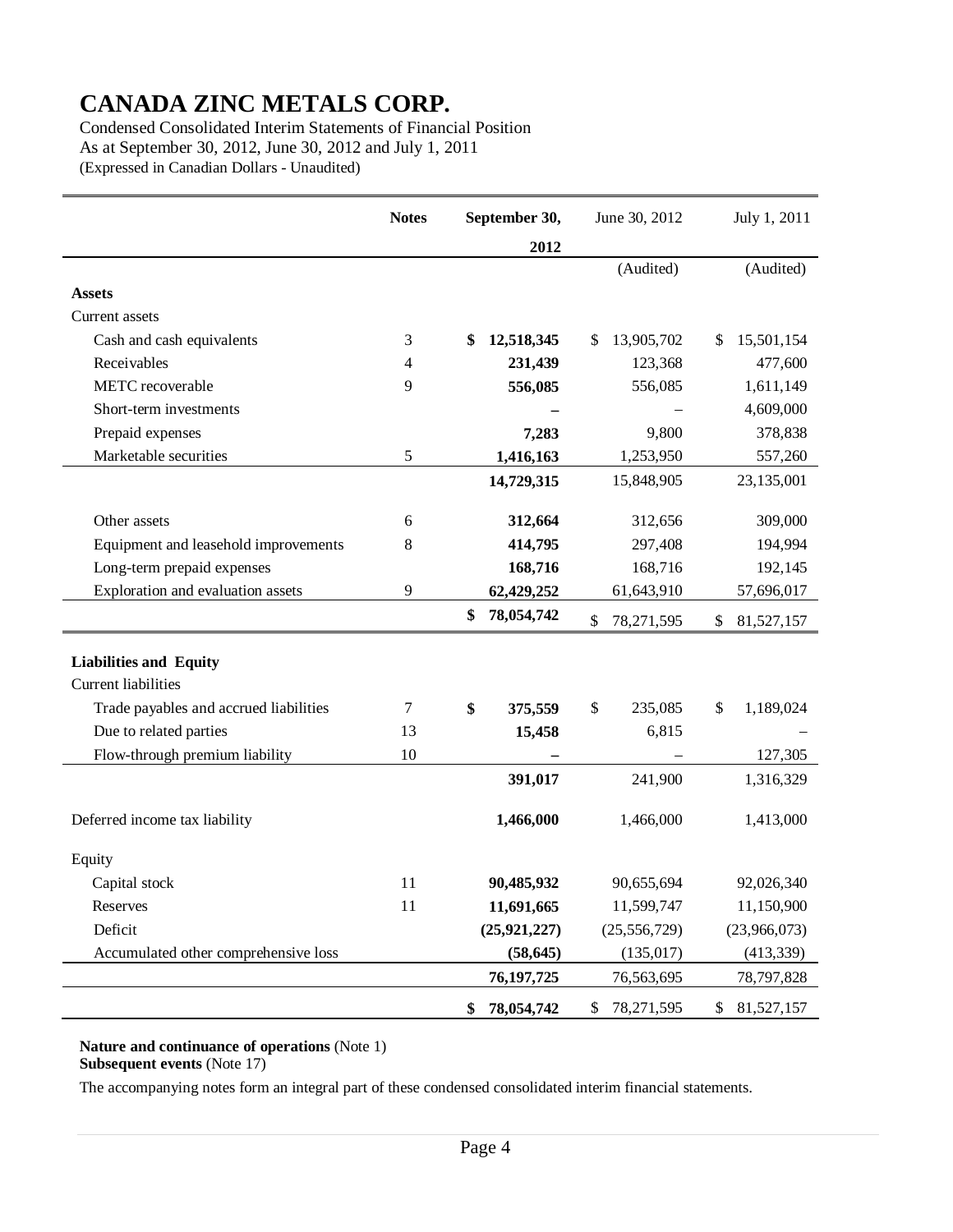Condensed Consolidated Interim Statements of Changes in Equity (Expressed in Canadian Dollars - Unaudited)

|                                    |                            |                              | Capital Stock           |                                |                          |                      |                                                        |                     |
|------------------------------------|----------------------------|------------------------------|-------------------------|--------------------------------|--------------------------|----------------------|--------------------------------------------------------|---------------------|
|                                    | Number of<br>common shares | Number of<br>treasury Shares | Common shares<br>Amount | Treasury shares<br>Amount      | Reserves<br>(Note 11)    | Deficit              | Accumulated<br>other<br>comprehensive<br>income (loss) | <b>Total Equity</b> |
| Balance, July 1, 2011              | 138,455,138                | (560,000)                    | 92,291,720<br>\$.       | \$.<br>(265,380)               | \$11,150,900             | \$<br>(23,966,073)   | (413,339)<br>-\$                                       | 78,797,828<br>-\$   |
| Shares repurchased and cancelled   | (356, 500)                 |                              | (240, 831)              | $\overline{\phantom{m}}$       | 101,242                  |                      |                                                        | (139, 589)          |
| Treasury shares repurchased        |                            | (205,500)                    | $\equiv$                | (77, 322)                      |                          |                      |                                                        | (77, 322)           |
| Treasury shares cancelled          | (560,000)                  | 560,000                      | (379, 612)              | 265,380                        | 114,232                  |                      |                                                        |                     |
| Share based compensation           |                            |                              |                         |                                | 59,686                   |                      | $\overline{\phantom{m}}$                               | 59,686              |
| Change in fair value of securities |                            |                              |                         |                                | $\sim$                   |                      | (90, 440)                                              | (90, 440)           |
| Net loss for the period            | $\overline{\phantom{a}}$   | $\equiv$                     | $\equiv$                | $\equiv$                       | $\sim$                   | (275, 241)           | $\overline{\phantom{m}}$                               | (275, 241)          |
| Balance, September 30, 2011        |                            |                              |                         |                                |                          |                      |                                                        |                     |
| (Restated, Note 16)                | 137,538,638                | (205,500)                    | 91,671,277              | (77, 322)                      | 11,426,060               | (24, 241, 314)       | (503, 779)                                             | 78,274,922          |
| Exercise of options                | 110,000                    |                              | 173,490                 |                                | (145,990)                |                      |                                                        | 27,500              |
| Shares repurchased and cancelled   | (1,079,500)                |                              | (735, 539)              | $\overline{\phantom{m}}$       | 178,920                  |                      |                                                        | (556, 619)          |
| Treasury shares repurchased        | $\overline{\phantom{0}}$   | (666, 500)                   | $\qquad \qquad -$       | (314, 145)                     | $\overline{\phantom{m}}$ |                      | $\overline{\phantom{0}}$                               | (314, 145)          |
| Treasury shares cancelled          | (205, 500)                 | 205,500                      | (139, 389)              | 77,322                         | 62,067                   |                      |                                                        |                     |
| Share based compensation           |                            |                              |                         |                                | 78,690                   |                      |                                                        | 78,690              |
| Change in fair value of securities |                            |                              |                         |                                |                          |                      | 368,762                                                | 368,762             |
| Net loss for the period            |                            |                              |                         | $\equiv$                       | $\qquad \qquad -$        | (1,315,415)          | $\overline{\phantom{m}}$                               | (1,315,415)         |
| <b>Balance, June 30, 2012</b>      | 136, 363, 638              | (666, 500)                   | 90,969,839              | (314, 145)                     | 11,599,747               | (25, 556, 729)       | (135, 017)                                             | 76,563,695          |
| Exercise of options                | 150,000                    |                              | 185,623                 | $\overline{\phantom{m}}$       | (148, 123)               |                      |                                                        | 37,500              |
| Shares repurchased and cancelled   | (355,000)                  |                              | (237, 176)              |                                | 105,213                  |                      |                                                        | (131,963)           |
| Treasury shares cancelled          | (666, 500)                 | 666,500                      | (432, 354)              | 314,145                        | 118,209                  |                      |                                                        |                     |
| Share based compensation           |                            |                              |                         |                                | 16,619                   |                      |                                                        | 16,619              |
| Change in fair value of securities |                            |                              |                         |                                |                          |                      | 76,372                                                 | 76,372              |
| Net loss for the period            | $\overline{\phantom{a}}$   | $\overline{\phantom{a}}$     |                         | $\overline{\phantom{m}}$       | $\overline{\phantom{m}}$ | (364, 498)           |                                                        | (364, 498)          |
| Balance, September 30, 2012        | 135,492,138                | $-$                          | 90,485,932<br>\$        | \$<br>$\overline{\phantom{m}}$ | \$11,691,665             | (25, 921, 227)<br>\$ | -\$<br>(58, 645)                                       | 76, 197, 725<br>-\$ |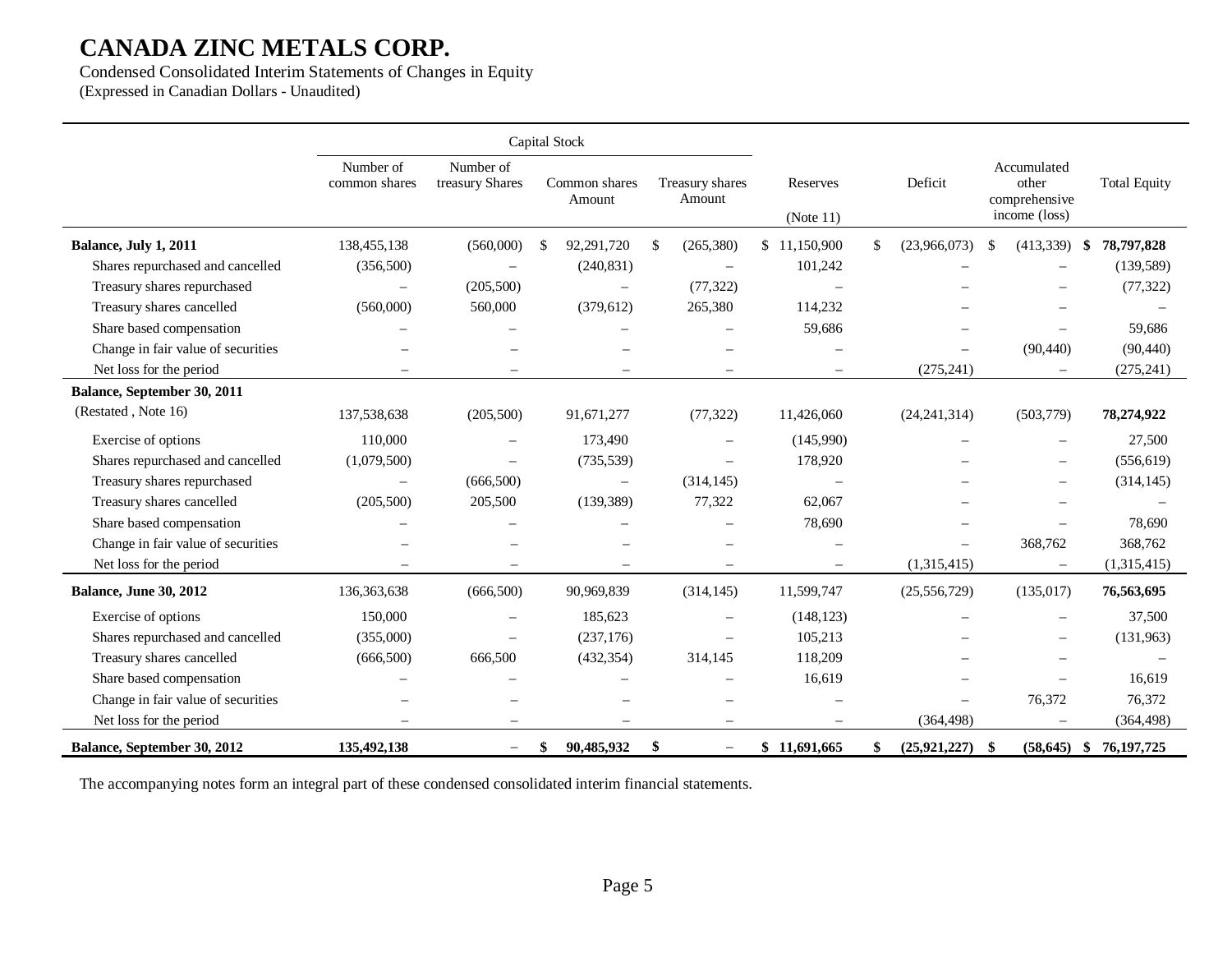Consolidated Statements of Operations and Comprehensive Loss

(Expressed in Canadian Dollars - Unaudited)

|                                                              |              |    | Three months ended September 30, |    |               |
|--------------------------------------------------------------|--------------|----|----------------------------------|----|---------------|
|                                                              | <b>Notes</b> |    | 2012                             |    | 2011          |
|                                                              |              |    |                                  |    | (Restated)    |
|                                                              |              |    |                                  |    | (Note $16$ )  |
|                                                              |              |    |                                  |    |               |
| <b>ADMINISTRATION EXPENSES</b>                               |              |    |                                  |    |               |
| Administration                                               | 13           | \$ | 15,000                           | \$ | 15,000        |
| Consulting                                                   |              |    | 56,250                           |    | 56,250        |
| Depreciation                                                 | $\,8\,$      |    | 1,260                            |    | 1,036         |
| Directors fees                                               | 13           |    | 12,500                           |    | 12,500        |
| Interest and bank charges                                    |              |    | 1,267                            |    | 756           |
| Investor relations                                           |              |    | 39,380                           |    | 8,640         |
| Management fees                                              | 13           |    | 73,500                           |    | 73,500        |
| Office and miscellaneous                                     |              |    | 29,304                           |    | 21,225        |
| Professional fees                                            |              |    | 17,449                           |    | 5,000         |
| Regulatory fees                                              |              |    | 2,500                            |    | 2,500         |
| Rent                                                         |              |    | 15,000                           |    | 15,000        |
| Share-based compensation                                     | 11           |    | 16,619                           |    | 59,686        |
| Transfer agent fees                                          |              |    | 1,235                            |    | 1,396         |
| Travel and promotion                                         |              |    | 24,003                           |    | 30,350        |
| Wages and benefits                                           |              |    | 105,228                          |    | 94,034        |
|                                                              |              |    |                                  |    |               |
|                                                              |              |    | (410, 495)                       |    | (396, 873)    |
| Interest and other income                                    |              |    | 47,989                           |    | 68,054        |
| Loss on sale of marketable securities                        | 5            |    | (1,992)                          |    | (73, 727)     |
|                                                              |              |    | 45,997                           |    | (5, 673)      |
|                                                              |              |    |                                  |    |               |
| Loss before income taxes                                     |              |    | (364, 498)                       |    | (402, 546)    |
| Deferred income tax recovery                                 | 10           |    |                                  |    | 127,305       |
| Net loss for the period                                      |              |    | (364, 498)                       |    | (275, 241)    |
| Adjustment for change in fair value of marketable securities |              |    | 76,372                           |    | (90, 440)     |
| Comprehensive loss for the period                            |              | \$ | (288, 126)                       | \$ | (365, 681)    |
|                                                              |              |    |                                  |    |               |
|                                                              |              |    |                                  |    |               |
| Basic and diluted loss per common share                      |              | \$ | (0.00)                           | \$ | (0.00)        |
| Weighted average number of common shares outstanding         |              |    | 135,641,551                      |    | 137, 733, 763 |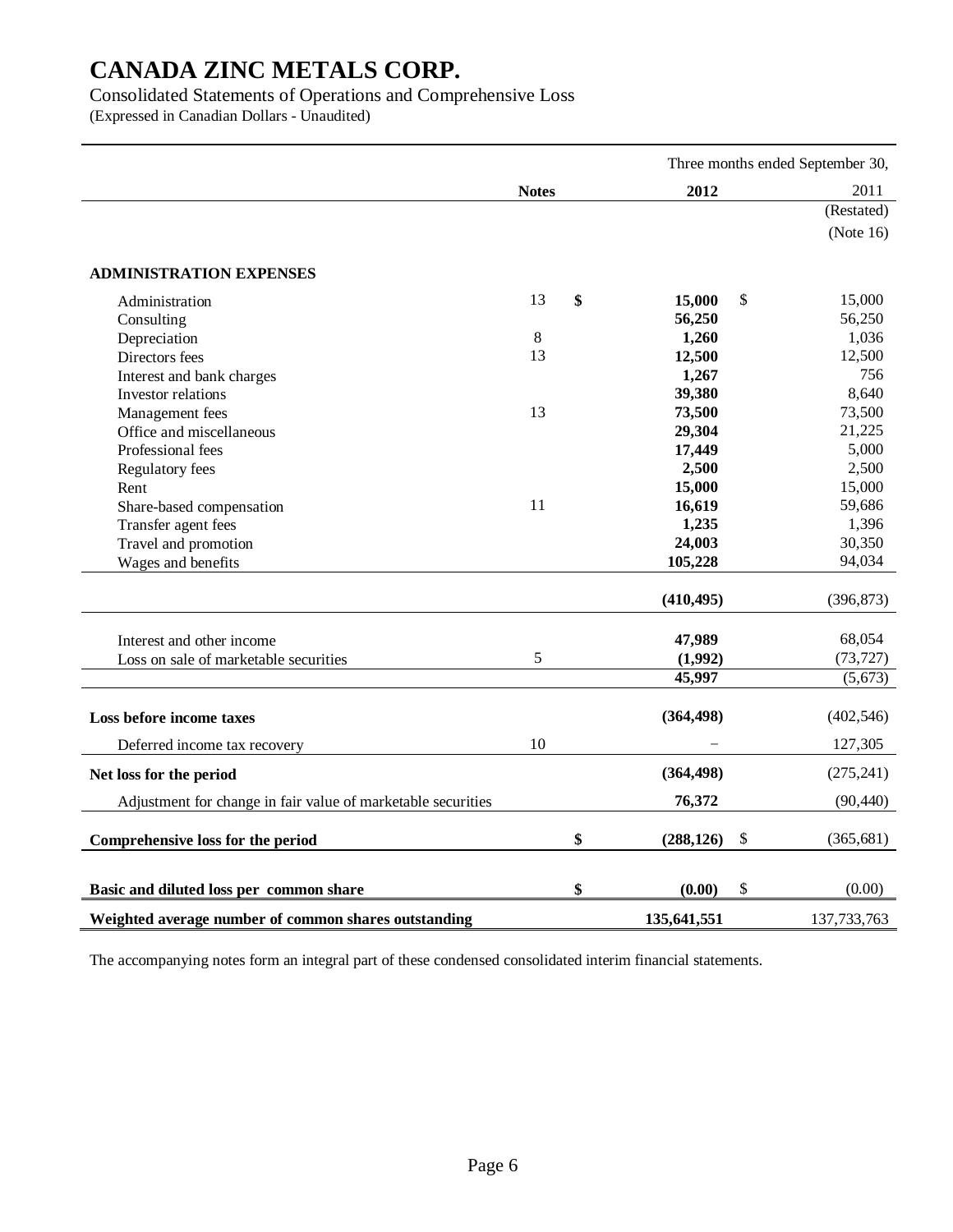Condensed Consolidated Interim Statements of Cash Flows (Expressed in Canadian Dollars - Unaudited)

|                                                       | Three months ended September 30, |             |  |  |
|-------------------------------------------------------|----------------------------------|-------------|--|--|
|                                                       | 2012                             | 2011        |  |  |
|                                                       |                                  | Restated    |  |  |
|                                                       |                                  | (Note 16)   |  |  |
|                                                       |                                  |             |  |  |
| <b>CASH FLOWS FROM OPERATING ACTIVITIES</b>           |                                  |             |  |  |
| Net loss for the period                               | \$<br>\$<br>(364, 498)           | (275, 241)  |  |  |
| Items not affecting cash:                             |                                  |             |  |  |
| Depreciation                                          | 1,260                            | 1,036       |  |  |
| Share-based compensation                              | 16,619                           | 59,686      |  |  |
| Loss on sale of marketable securities                 | 1,992                            | 73,727      |  |  |
| Deferred income tax recovery                          |                                  | (127, 305)  |  |  |
| Changes in non-cash working capital items:            |                                  |             |  |  |
| Increase in receivables                               | (108,071)                        | (103,261)   |  |  |
| Decrease in prepaid expenses                          | 2,517                            | 309,768     |  |  |
| Increase in due to related parties                    | 8,643                            |             |  |  |
| Decrease in accounts payable and accrued liabilities  | (10, 027)                        | (242,082)   |  |  |
|                                                       | (451, 565)                       | (303, 672)  |  |  |
| Cash used in operating activities                     |                                  |             |  |  |
| <b>CASH FLOWS FROM INVESTING ACTIVITIES</b>           |                                  |             |  |  |
| Marketable securities costs, net of proceeds on sale  | (87, 833)                        | (21, 187)   |  |  |
| Other assets                                          | (8)                              | (3,649)     |  |  |
| Equipment and leasehold improvements                  | (132, 577)                       | (4,616)     |  |  |
| Exploration and evaluation asset costs                | (620, 911)                       | (2,702,215) |  |  |
|                                                       | (841, 329)                       | (2,731,667) |  |  |
| Cash used in investing activities                     |                                  |             |  |  |
| <b>CASH FLOWS FROM FINANCING ACTIVITIES</b>           |                                  |             |  |  |
| Issuance of capital stock, net of issuance costs      | 37,500                           |             |  |  |
| Common shares repurchased                             | (131, 963)                       | (216,911)   |  |  |
|                                                       | (94, 463)                        | (216,911)   |  |  |
| Cash used in financing activities                     |                                  |             |  |  |
| Change in cash and cash equivalents during the period | (1, 387, 357)                    | (3,252,250) |  |  |
|                                                       |                                  |             |  |  |
| Cash and cash equivalents, beginning of period        | 13,905,702                       | 15,501,154  |  |  |
| Cash and cash equivalents, end of period              | \$<br>\$<br>12,518,345           | 12,248,904  |  |  |

Supplemental disclosure with respect to cash flows (Note 12)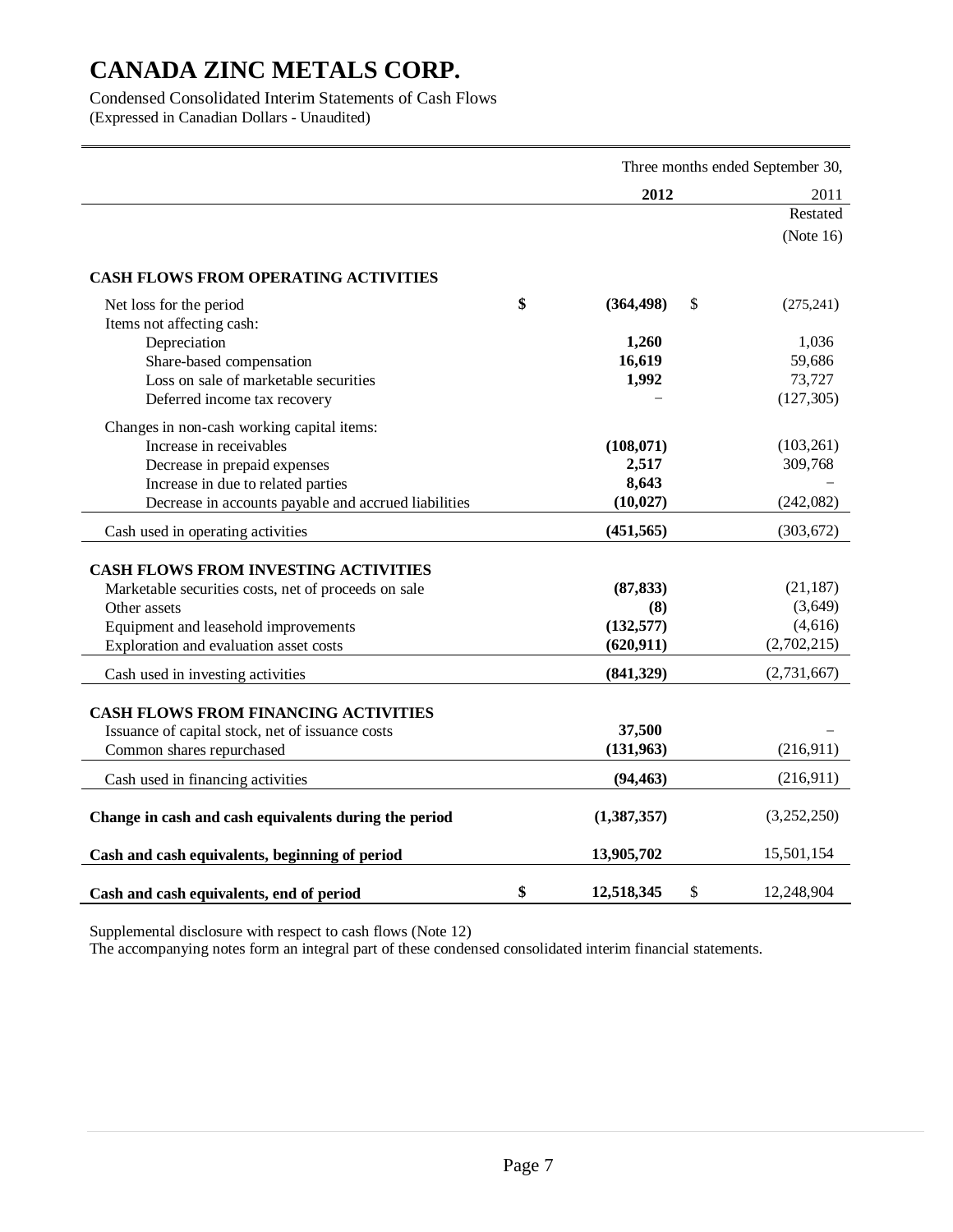Notes to Condensed Consolidated Interim Financial Statements For the three months ended September 30, 2012 and 2011 (Expressed in Canadian Dollars, unless otherwise stated) (Unaudited, prepared by management)

## **1. NATURE AND CONTINUANCE OF OPERATIONS**

Canada Zinc Metals Corp. (the "Company") is incorporated under the laws of the Province of British Columbia. The Company operates in one business segment, that being the exploration and evaluation of resource properties in Canada, and has not yet determined whether these properties contain ore reserves that are economically recoverable. The recoverability of the amounts shown for exploration and evaluation assets is dependent upon the existence of economically recoverable reserves, the ability of the Company to obtain necessary financing to complete their development, and upon future profitable production.

The Company's head office and principal address is Suite 2050-1055 West Georgia Street, PO Box 11121, Royal Centre, Vancouver, BC V6E 3P3. The registered and records office is Suite 700-595 Burrard St., PO Box 49290, Vancouver, BC V7X 1S8.

These consolidated financial statements have been prepared on a going concern basis, which presumes that the Company will be able to realize its assets and discharge its liabilities in the normal course of business for the foreseeable future. The Company has incurred losses since its inception and the ability of the Company to continue as a going-concern depends upon its ability to raise adequate financing and to commence profitable operations in the future.

While the Company has been successful in obtaining its required financing in the past, mainly through the issuance of equity capital, there is no assurance that such financing will be available or be available on favorable terms. An inability to raise additional financing may impact the future assessment of the Company as a going concern. The consolidated financial statements do not include adjustments to amounts and classifications of assets and liabilities that might be necessary should the Company be unable to continue operations.

At September 30, 2012, the Company has a positive working capital position of \$14,338,298. Management believes the Company has sufficient working capital to maintain its operations and its activities for the next fiscal year.

### **2. SIGNIFICANT ACCOUNTING POLICIES AND BASIS OF PREPARATION**

These financial statements were authorized for issue on November 29, 2012 by the directors of the Company.

#### *Statement of compliance*

These condensed consolidated interim financial statements have been prepared in accordance with International Accounting Standard 34, Interim Financial Reporting ("IAS 34") using accounting policies consistent with International Financial Reporting Standards ("IFRS") as issued by the International Accounting Standards Board ("IASB").

These condensed interim financial statements do not include all of the information required of a full annual financial report and is intended to provide users with an update in relation to events and transactions that are significant to an understanding of the changes in financial position and performance of the Company since the end of the last annual reporting period.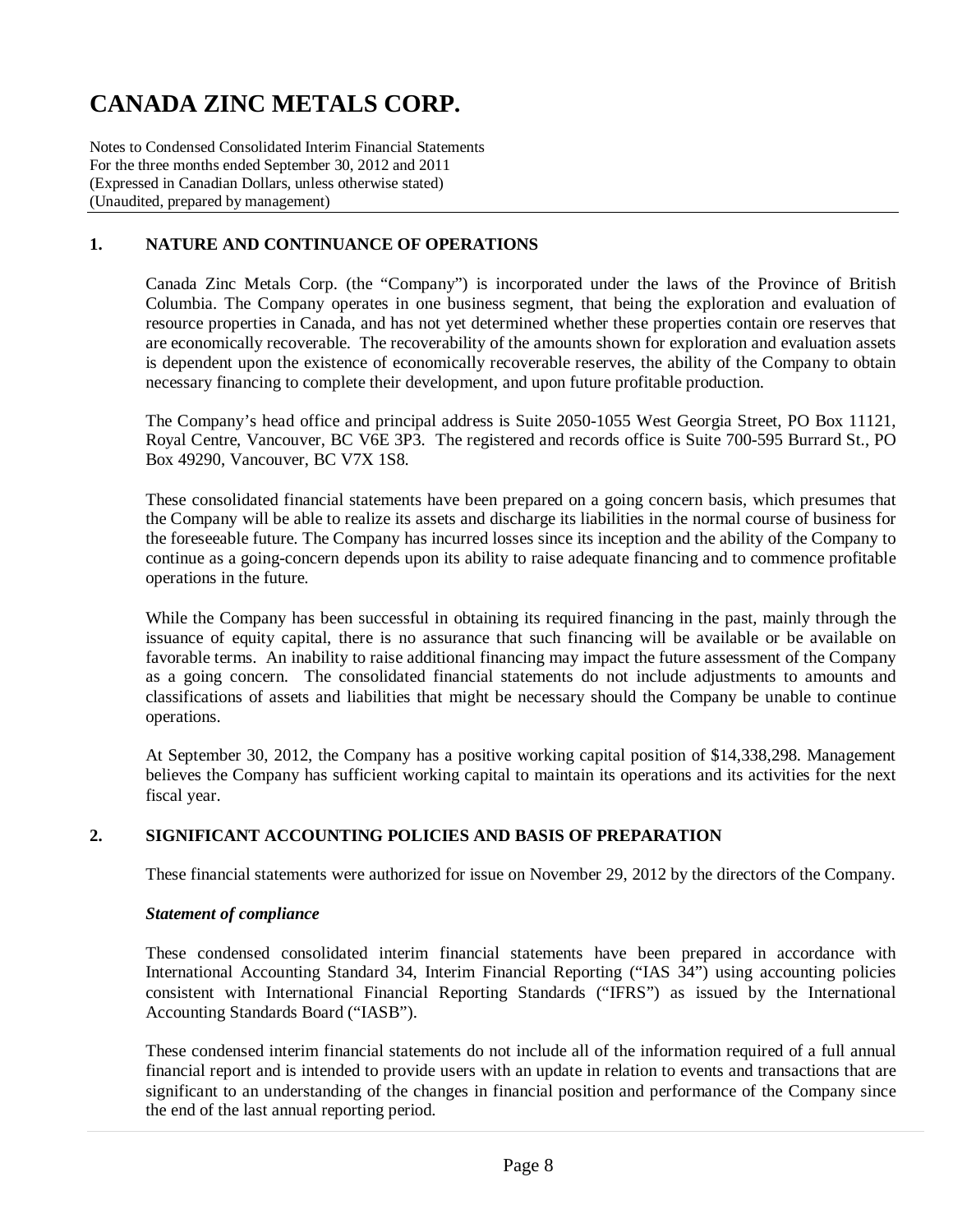Notes to Condensed Consolidated Interim Financial Statements For the three months ended September 30, 2012 and 2011 (Expressed in Canadian Dollars, unless otherwise stated) (Unaudited, prepared by management)

## **2. SIGNIFICANT ACCOUNTING POLICIES AND BASIS OF PREPARATION (cont'd)**

### *Statement of compliance (cont'd)*

It is therefore recommended that these condensed interim financial statements be read in conjunction with the Company's audited consolidated financial statements for the year ended June 30, 2012.

#### *Basis of Preparation*

These condensed consolidated interim financial statements of the Company have been prepared on an accrual basis except for certain cash flow information and are based on historical costs, except for certain financial instruments classified as financial instruments at fair value through profit and loss or available-for-sale which are stated at their fair value. The consolidated interim financial statements are presented in Canadian dollars unless otherwise noted, which is also the functional currency of the Company and its subsidiary.

The accounting policies chosen by the Company have been applied consistently to all periods presented.

### *Principles of consolidation*

These condensed consolidated interim financial statements include amounts of the Company and its wholly owned subsidiary Ecstall Mining Corp. ("Ecstall"), a company incorporated under the laws of the Province of British Columbia and engaged in the exploration and evaluation of resource properties.

Subsidiaries are corporations in which the Company is able to control the financial operating, investing and financing activities and policies, which is the authority usually connected with holding majority voting rights. The consolidated financial statements include the accounts of the Company and its controlled entity from the date on which control was acquired. Ecstall uses the same reporting period and the same accounting policies as the Company.

All inter-entity balances and transactions, including unrealized profits and losses arising from inter-company transactions, have been eliminated in full on consolidation.

#### *Significant accounting judgements, estimates and assumptions*

The preparation of interim financial statements in conformity with IAS 34 requires management to make judgments, estimates and assumptions that affect the reported amount of assets and liabilities and the disclosure of contingent liabilities at the date of the financial statements and the reported amount of expenses during the reporting period.

Estimates and assumptions are continuously evaluated and are based on management's experience and other factors, including expectations of future events that are believed to be reasonable under the circumstances. However, actual outcomes can differ from these estimates.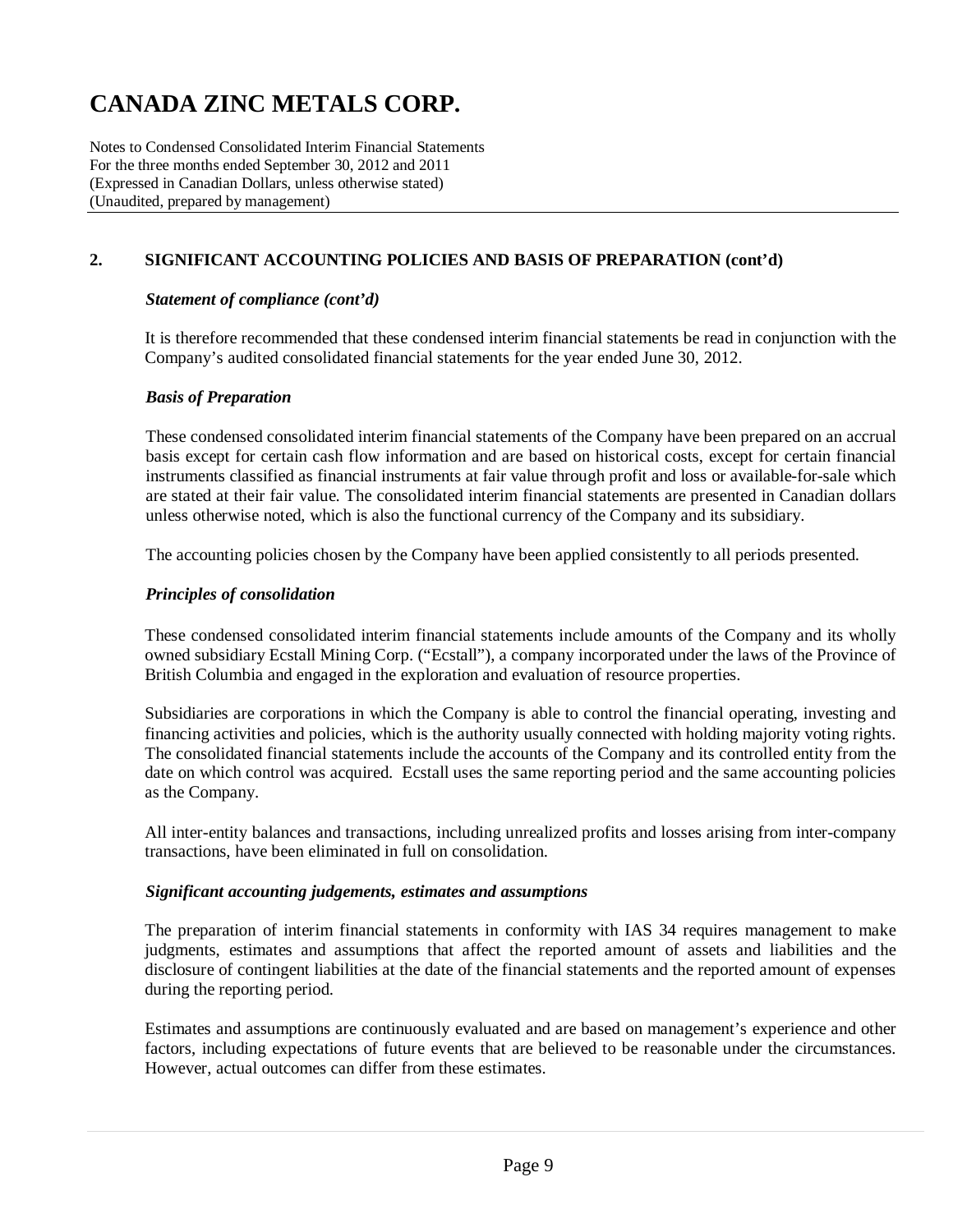Notes to Condensed Consolidated Interim Financial Statements For the three months ended September 30, 2012 and 2011 (Expressed in Canadian Dollars, unless otherwise stated) (Unaudited, prepared by management)

## **2. SIGNIFICANT ACCOUNTING POLICIES AND BASIS OF PREPARATION (cont'd)**

#### *Significant accounting judgements, estimates and assumptions (cont'd)*

#### **Critical Judgments**

The preparation of the consolidated financial statements requires management to make judgments regarding the going concern of the Company as discussed in Note 1.

#### **Key Sources of Estimation Uncertainty**

Because a precise determination of many assets and liabilities is dependent upon future events, the preparation of financial statements in conformity with IFRS requires management to make estimates and assumptions that affect the reported amounts of assets and liabilities and the disclosure of assets and liabilities at the date of the consolidated financial statements and the reported amounts of expenses during the reporting periods. Actual results could differ from those estimates and such differences could be significant. Significant estimates made by management affecting our consolidated financial statements include:

#### *Share based payments*

We measure our share based payment expense by reference to the fair value of the stock options at the date at which they are granted. Estimating fair value for granted stock options requires determining the most appropriate valuation model which is dependent on the terms and conditions of the grant. This estimate also requires determining the most appropriate inputs to the valuation model including the expected life of the option, volatility, dividend yield, and rate of forfeitures and making assumption about them. The value of the share based payment expense for the period along with the assumptions and model used for estimating fair value for share-based compensation transactions are disclosed in Note 11.

#### *Financial Instruments*

The fair values of financial instruments are estimated based upon market and third party inputs. These estimates are subject to change with fluctuations in commodity prices, interest rates, foreign currency exchange rates and estimates of non-performance risk.

#### *Deferred tax Assets & Liabilities*

The measurement of deferred income tax provision is subject to uncertainty associated with the timing of future events and changes in legislation, tax rates and interpretations by tax authorities.

#### *Useful Life of Equipment and Leasehold improvements*

Each significant component of an item of Equipment and Leasehold improvements is depreciated over its estimated useful life. Estimated useful lives are determined based on current facts and past experience, and take into consideration the anticipated physical life of the asset, existing long-term sales agreements and contracts, current and forecasted demand, the potential for technological obsolescence, and regulations.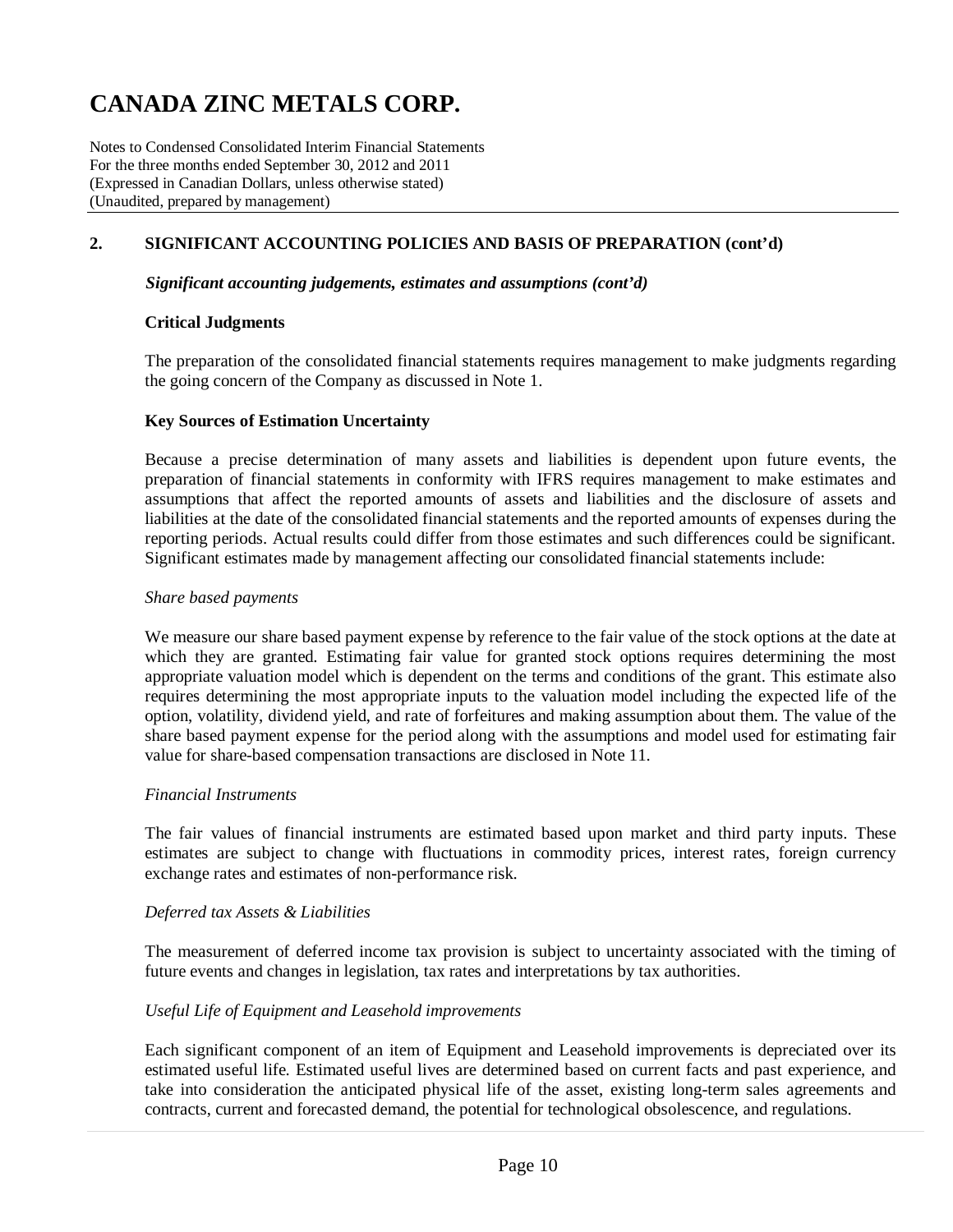Notes to Condensed Consolidated Interim Financial Statements For the three months ended September 30, 2012 and 2011 (Expressed in Canadian Dollars, unless otherwise stated) (Unaudited, prepared by management)

## **2. SIGNIFICANT ACCOUNTING POLICIES AND BASIS OF PREPARATION (cont'd)**

#### *New standards and interpretations*

The standards and interpretations within IFRS are subject to change and accordingly, the accounting policies that are relevant to these interim financial statements will be finalized when the annual IFRS financial statements are prepared for the year ending June 30, 2013.

At the date of authorization of these financial statements, the following Standards were effective:

| <b>Standards</b> | Description of Changes                                                                                                                                                                            | <b>Effective Date</b>                                               |
|------------------|---------------------------------------------------------------------------------------------------------------------------------------------------------------------------------------------------|---------------------------------------------------------------------|
| <b>IAS 12</b>    | Deferred Tax: Recovery of Underlying Assets - The amendment<br>concerned the determination of deferred tax on investment<br>property measured at fair value.                                      | Effective for annual periods<br>beginning on or after July 1, 2012. |
| <b>IAS 27</b>    | Separate Financial Statements-Accounting and disclosure<br>requirements for investments in subsidiaries, joint ventures, and<br>associates when an entity prepares separate financial statements. | Effective for annual periods<br>beginning on or after July 1, 2012. |

The adoption of the above standards and amendments are not expected to have a significant impact on the accounting policies applied.

In addition, the following Standards were issued but not yet effective at the date of authorization of these financial statements:

| <b>Standards</b> | Description of Changes                                                                                                                                                                                                                   | <b>Effective Date</b>                                                     |
|------------------|------------------------------------------------------------------------------------------------------------------------------------------------------------------------------------------------------------------------------------------|---------------------------------------------------------------------------|
| IFRS 9           | Financial Instruments – New Standards that is part of a three<br>phase project to replace IAS 39 Financial Instruments:<br>Recognition and Measurement.                                                                                  | Effective for annual periods<br>beginning on or after January 1,<br>2015. |
| <b>IFRS 10</b>   | Consolidated Financial Statements- Establishes principles for the<br>presentation and preparation of consolidated financial statements<br>when an entity controls one of more other entities.                                            | Effective for annual periods<br>beginning on or after January 1,<br>2013. |
| <b>IFRS 11</b>   | <i>Joint Arrangements-Provides for a more realistic reflection of</i><br>joint arrangements by focusing on the rights and obligations of the<br>arrangements, rather than its legal form.                                                | Effective for annual periods<br>beginning on or after January 1,<br>2013. |
| IFRS 12          | Disclosure of Interests in Other Entities- New Standard on<br>disclosure requirements for all forms of interests in other entities,<br>including subsidiaries, joint arrangements, associates and<br>unconsolidated structured entities. | Effective for annual periods<br>beginning on or after January 1,<br>2013. |
| IFRS 13          | <i>Fair Value Measurement</i> – New Standard to provide consistency<br>among the IFRS that deal with fair value measurements.                                                                                                            | Effective for annual periods<br>beginning on or after January 1,<br>2013. |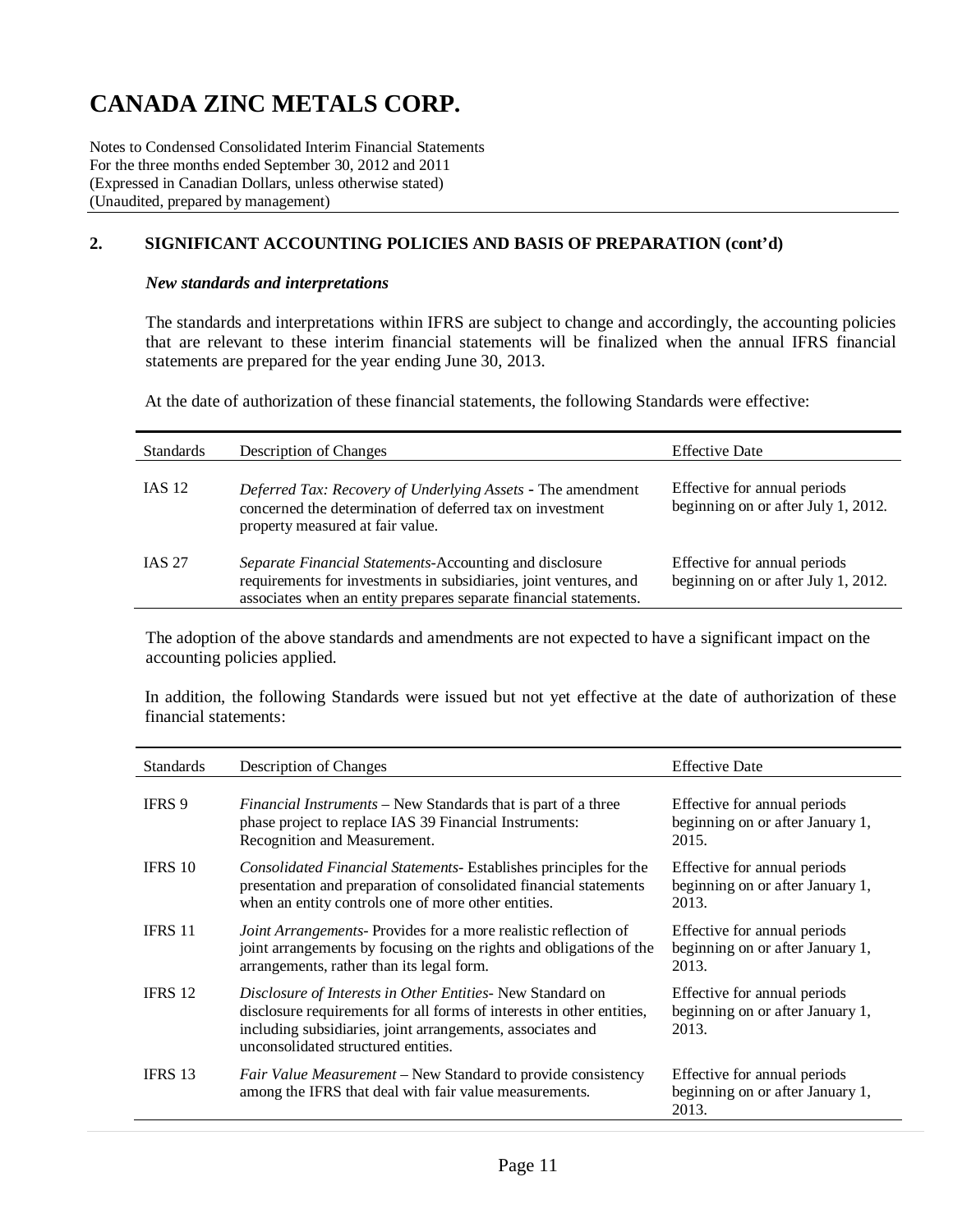Notes to Condensed Consolidated Interim Financial Statements For the three months ended September 30, 2012 and 2011 (Expressed in Canadian Dollars, unless otherwise stated) (Unaudited, prepared by management)

## **2. SIGNIFICANT ACCOUNTING POLICIES AND BASIS OF PREPARATION (cont'd)**

| <b>Standards</b> | Description of Changes                                                                                                                                                                                                                                        | <b>Effective Date</b>                                                     |
|------------------|---------------------------------------------------------------------------------------------------------------------------------------------------------------------------------------------------------------------------------------------------------------|---------------------------------------------------------------------------|
| IAS <sub>1</sub> | Presentation of Financial Statements - Amendments regarding<br>presentation of items of other comprehensive income.                                                                                                                                           | Effective for annual periods<br>beginning on or after July 1, 2012.       |
| <b>IAS 28</b>    | <i>Investments in Associates and Joint Ventures-Prescribes the</i><br>accounting for investments in associates and sets out the<br>requirements for the application of the equity method when<br>accounting for investments in associates and joint ventures. | Effective for annual periods<br>beginning on or after January 1,<br>2013. |
| <b>IAS 32</b>    | Presentation of financial instrument - Amendment to clarify<br>requirements for offsetting financial assets and financial<br>liabilities.                                                                                                                     | Effective for annual periods<br>beginning on or after January 1,<br>2014. |

#### *New standards and interpretations*

The impact of the initial application of the Standards listed above is not known or reasonably estimable at the time of authorization of these financial statements.

### **3. CASH AND CASH EQUIVALENTS**

Cash and cash equivalents are comprised of:

|                                   |    | September 30, 2012 | June 30, 2012 | July 1, 2011 |            |  |
|-----------------------------------|----|--------------------|---------------|--------------|------------|--|
| Bank deposits                     | S. | 118.345            | 196,702       |              | 81,513     |  |
| Guaranteed investment certificate |    | 12,400,000         | 13,709,000    |              | 15,419,641 |  |
|                                   |    | 12,518,345         | 13,905,702    |              | 15,501,154 |  |

Cash equivalents consists of highly liquid Canadian dollar denominated guaranteed investment certificates ("GICs"), which are readily convertible into a known amount of cash with an insignificant risk of changes in value.

As at September 30, 2012, the GICs were earning an average annual fixed interest rate of 1.45%. The counter-party is a financial institution. The interest accrued on the GICs is included in receivables (Note 4).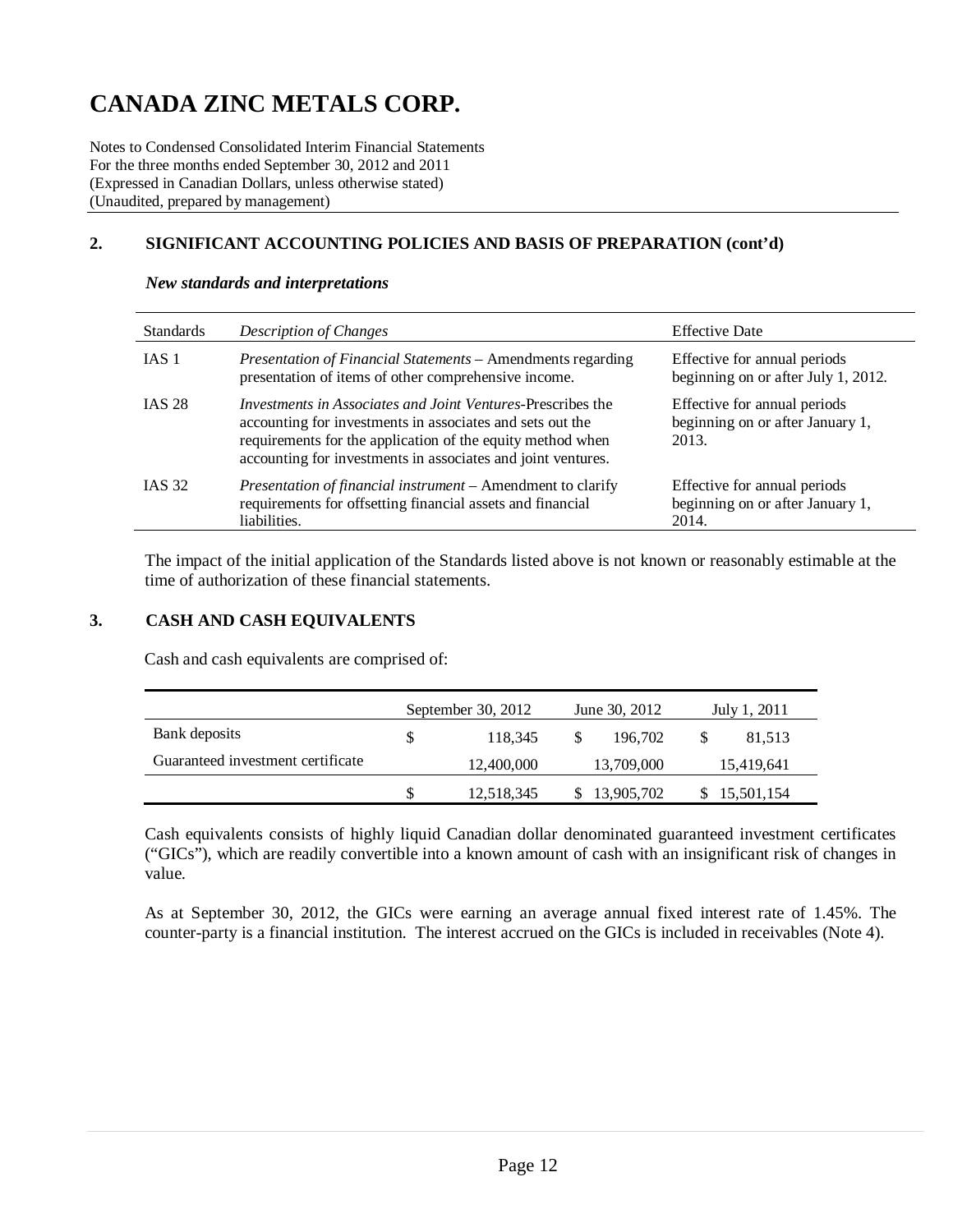Notes to Condensed Consolidated Interim Financial Statements For the three months ended September 30, 2012 and 2011 (Expressed in Canadian Dollars, unless otherwise stated) (Unaudited, prepared by management)

## **4. RECEIVABLES**

|                                         | September 30, 2012 |    | June 30, 2012 | July 1, 2011 |         |
|-----------------------------------------|--------------------|----|---------------|--------------|---------|
| Harmonized Government Sales Tax credits | 146.317            | \$ | 79.955        |              | 279,906 |
| Interest accrued on GICs (Note 3)       | 85.122             |    | 43.413        |              | 112,378 |
| Other receivables                       | -                  |    |               |              | 85,316  |
|                                         | 231.439            | S  | 123.368       |              | 477.600 |

Other receivables as at July 1, 2011 primarily consisted of a refundable security deposit in the amount of \$85,000 posted with the Government of British Columbia in relation to the Akie and Kechika Regional properties and was returned to the Company during the 2012 fiscal year.

### **5. MARKETABLE SECURITIES**

Marketable securities as at September 30, 2012 are summarized as follows:

|                   | September 30, 2012   |            |           |    |                                             |    |           |  |  |
|-------------------|----------------------|------------|-----------|----|---------------------------------------------|----|-----------|--|--|
|                   | Number of securities | Fair value | Cost      |    | Accumulated<br>unrealized<br>holding losses |    |           |  |  |
|                   |                      |            |           |    |                                             |    |           |  |  |
| OMN common shares | 1,288,300            | \$         | 1,236,768 | \$ | 1,239,200                                   | \$ | (2, 432)  |  |  |
| ILC common shares | 175,000              |            | 12,250    |    | 58,333                                      |    | (46,083)  |  |  |
| TNR common shares | 1,519,500            |            | 167,145   |    | 177,275                                     |    | (10, 130) |  |  |
|                   |                      | \$         | 1,416,163 | S  | 1,474,808                                   | \$ | (58, 645) |  |  |

During the three months ended September 30, 2012, the Company sold 355,500 shares of TNR Gold Corp. ("TNR") at an average price of \$0.11 per share for net cash proceeds of \$39,483, and realized a pre-tax loss of \$1,992 on the sale of these securities.

During the three months ended September 30, 3012, the Company invested \$127,316 by purchasing 137,300 shares of Oracle Mining Corp. ("OMN") at an average price of \$0.93 per share.

During the three months ended September 30, 2011, the Company sold 70,000 shares of International Lithium Corp. ("ILC") at an average price of \$0.18 per share for net cash proceeds of \$12,591, and 290,000 ILC share purchase warrants at an average price of \$0.03 for net cash proceeds of \$9,515. The Company realized a pre-tax loss of \$73,727 on the sale of these securities.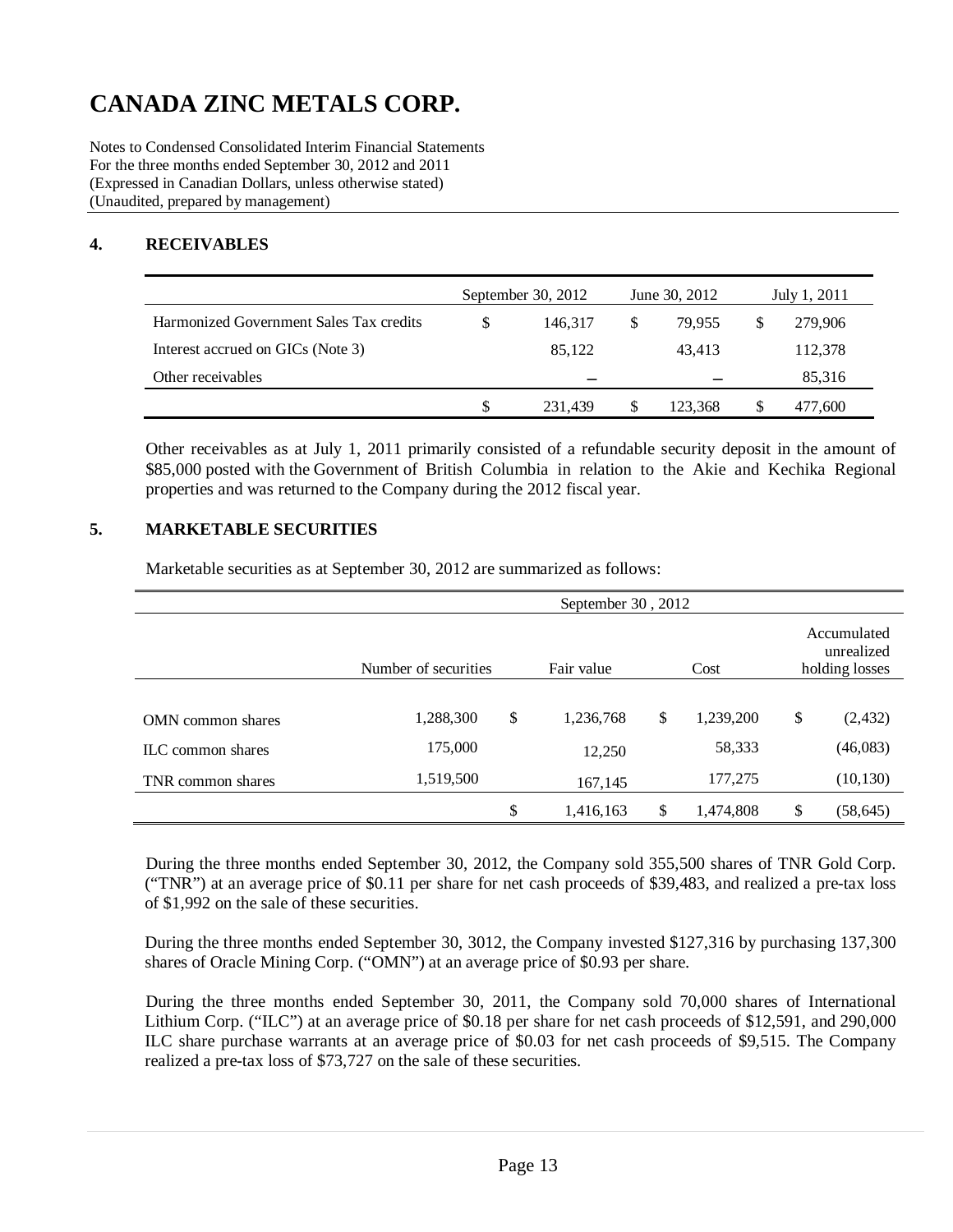Notes to Condensed Consolidated Interim Financial Statements For the three months ended September 30, 2012 and 2011 (Expressed in Canadian Dollars, unless otherwise stated) (Unaudited, prepared by management)

### **5. MARKETABLE SECURITIES (cont'd)**

Marketable securities as at June 30, 2012 and 2011 are summarized as follows:

|                   | June 30, 2012        |    |            |      |           |                                             |            |  |
|-------------------|----------------------|----|------------|------|-----------|---------------------------------------------|------------|--|
|                   | Number of securities |    | Fair value | Cost |           | Accumulated<br>unrealized<br>holding losses |            |  |
| OMN common shares | 1,151,000            | \$ | 1,093,450  | \$   | 1,111,884 | \$                                          | (18, 434)  |  |
| ILC common shares | 175,000              |    | 10,500     |      | 58,333    |                                             | (47, 833)  |  |
| TNR common shares | 1,875,000            |    | 150,000    |      | 218,750   |                                             | (68,750)   |  |
|                   |                      | \$ | 1,253,950  | S    | 1,388,967 | \$                                          | (135, 017) |  |

|                          |                         | July 1, 2011 |               |    |                                             |
|--------------------------|-------------------------|--------------|---------------|----|---------------------------------------------|
|                          | Number of<br>securities | Fair value   | Cost          |    | Accumulated<br>unrealized<br>holding losses |
| <b>OMN</b> common shares | S<br>248,500            | 310,625      | \$<br>518,453 | \$ | (207, 828)                                  |
| ILC common shares        | 400,000                 | 90,000       | 133,333       |    | (43, 333)                                   |
| <b>ILC</b> warrants      | 400,250                 | 16,010       | 100,063       |    | (84, 053)                                   |
| TNR common shares        | 1,875,000               | 140,625      | 218,750       |    | (78, 125)                                   |
|                          | \$                      | 557,260      | \$<br>970,599 | -S | (413, 339)                                  |

#### **6. OTHER ASSETS**

Other assets comprise reclamation bonds of \$312,664 (June 30, 2011 – \$312,656; July 1, 2011 - \$309,000) posted as security deposits with the Government of British Columbia in relation to the Akie and Kechika Regional properties. The reclamation bonds are deposited in GICs through a financial institution.

#### **7. TRADE PAYABLES AND ACCRUED LIABILITIES**

|                     | September 30, 2012 |               | June 30, 2012 | July 1, 2011 |
|---------------------|--------------------|---------------|---------------|--------------|
| Trade payables      | \$<br>346.551      | <sup>\$</sup> | 150,826       | 1,005,790    |
| Accrued liabilities | 29,008             |               | 84.259        | 183,234      |
|                     | \$<br>375,559      |               | 235,085       | 1,189,024    |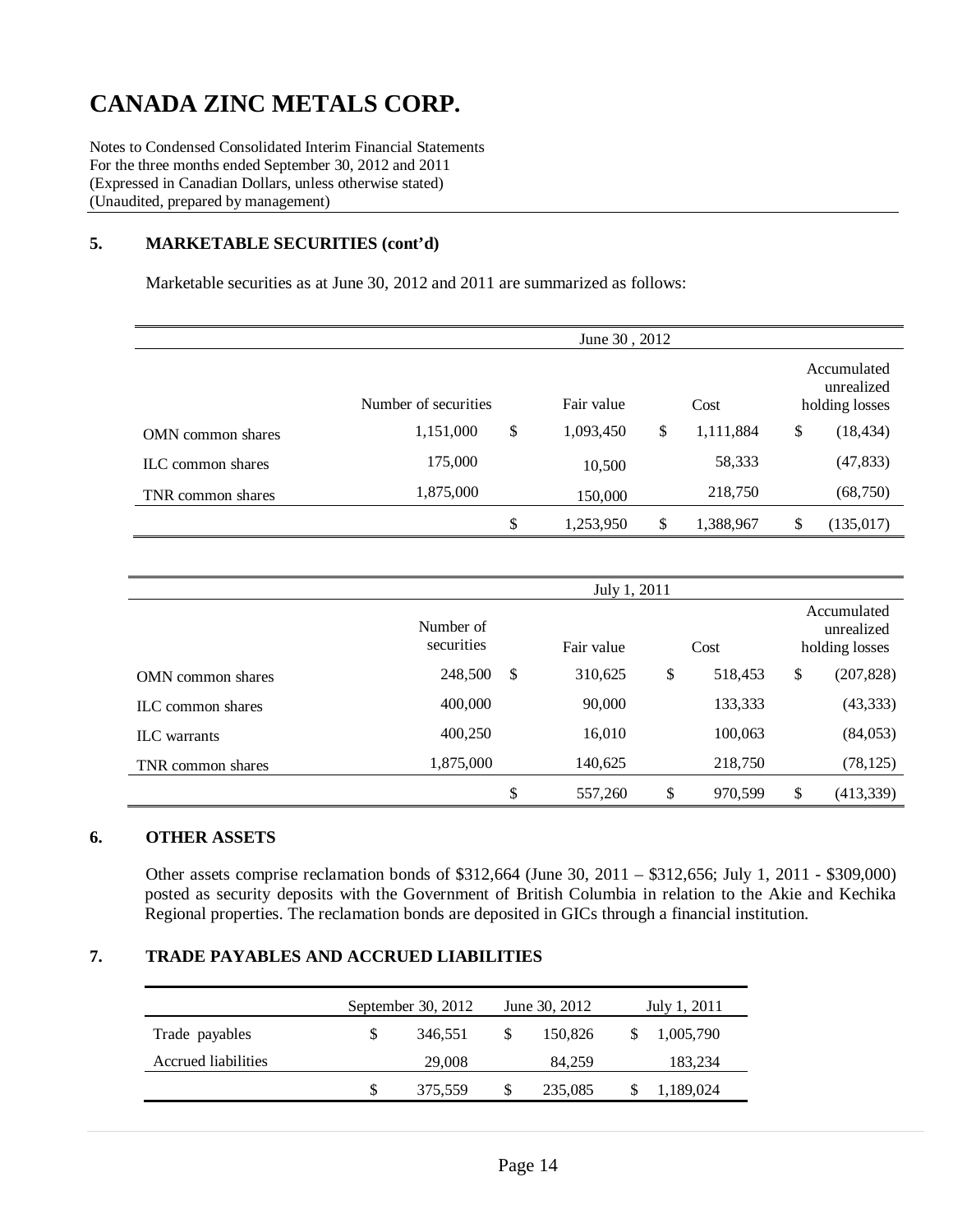Notes to Condensed Consolidated Interim Financial Statements For the three months ended September 30, 2012 and 2011 (Expressed in Canadian Dollars, unless otherwise stated) (Unaudited, prepared by management)

### **8. EQUIPMENT AND LEASEHOLD IMPROVEMENTS**

|                                                                                                                                                                | Computers                                         | Office<br>equipment and<br>furniture            |              | Office leasehold<br>improvements      | License $(1)$                          |              | Vehicle (1)                       |              | Camp<br>equipment and<br>$fixtures_{(1)}$ |    | Camp upgrades<br>(1)                  | Total                                                   |
|----------------------------------------------------------------------------------------------------------------------------------------------------------------|---------------------------------------------------|-------------------------------------------------|--------------|---------------------------------------|----------------------------------------|--------------|-----------------------------------|--------------|-------------------------------------------|----|---------------------------------------|---------------------------------------------------------|
| Cost:                                                                                                                                                          |                                                   |                                                 |              |                                       |                                        |              |                                   |              |                                           |    |                                       |                                                         |
| At July 1, 2011                                                                                                                                                | \$<br>15,840                                      | \$<br>18,260                                    | \$           | 2,522                                 | \$<br>19,000                           | $\mathbb{S}$ | 34,400                            | \$.          | 128,820                                   | \$ | 165,233                               | \$<br>384,075                                           |
| Acquisition                                                                                                                                                    | 1,730                                             | $\overline{\phantom{m}}$                        |              | 4,616                                 | $\overline{\phantom{0}}$               |              | 206                               |              | 31,338                                    |    | 141,101                               | 178,991                                                 |
| Disposal                                                                                                                                                       | (3,613)                                           | (3,215)                                         |              | (2,522)                               | -                                      |              | $\qquad \qquad -$                 |              | $\overline{\phantom{m}}$                  |    |                                       | (9,350)                                                 |
| At June 30, 2012                                                                                                                                               | 13,957                                            | 15,045                                          |              | 4,616                                 | 19,000                                 |              | 34,606                            |              | 160,158                                   |    | 306,334                               | 553,716                                                 |
| Acquisition                                                                                                                                                    | 3,413                                             |                                                 |              |                                       |                                        |              |                                   |              |                                           |    | 129,164                               | 132,577                                                 |
| At September 30, 2012                                                                                                                                          | \$<br>17,370                                      | \$<br>15,045                                    | \$           | 4,616                                 | \$<br>19,000                           | \$           | 34,606                            | \$           | 160,158                                   | £. | 435,498                               | \$<br>686,293                                           |
| <b>Accumulated depreciation:</b><br>At July 1, 2011<br>Depreciation for the year<br>Eliminated on disposal<br>At June 30, 2012<br>Depreciation for the quarter | \$<br>13.689<br>1,980<br>(3,614)<br>12,055<br>470 | \$<br>4,307<br>2,945<br>(2,540)<br>4,712<br>560 | \$           | 2,522<br>461<br>(2,522)<br>461<br>230 | \$<br>5,225<br>10,450<br>15,675<br>462 | \$           | 5.160<br>8,803<br>13,963<br>1,561 | $\mathbb{S}$ | 56,309<br>22,046<br>78,355<br>4,447       | \$ | 101,869<br>29,218<br>131,087<br>7,460 | \$<br>189,081<br>75,903<br>(8,676)<br>256,308<br>15,190 |
| At September 30, 2012                                                                                                                                          | \$<br>12,525                                      | \$<br>5,272                                     | $\mathbb{S}$ | 691                                   | \$<br>16,137                           | \$           | 15,524                            | \$           | 82,802                                    | \$ | 138,547                               | \$<br>271,498                                           |
| Net book value:<br>At July 1, 2011                                                                                                                             | \$<br>2,151                                       | \$<br>13,953                                    | \$           | $\overline{\phantom{0}}$              | \$<br>13,775                           | \$           | 29,240                            | \$           | 72,511                                    | \$ | 63,364                                | \$<br>194,994                                           |
| At June 30, 2012                                                                                                                                               | \$<br>1,902                                       | \$<br>10,333                                    | \$           | 4,155                                 | \$<br>3,325                            | \$           | 20,643                            | \$           | 81,803                                    | \$ | 175,247                               | \$<br>297,408                                           |
| At September 30, 2012                                                                                                                                          | \$<br>4,845                                       | \$<br>9,773                                     | \$           | 3,925                                 | \$<br>2,863                            | \$           | 19.082                            | \$           | 77,356                                    | \$ | 296,951                               | \$<br>414,795                                           |

(1) License, vehicles, camp equipment and fixtures and camp upgrades are used for exploration and evaluation activities.

Depreciation for these items of \$13,930 for the three months ended September 30, 2012 has been capitalized to Exploration and evaluation assets.

Depreciation of the remaining items of \$1,260 (2011 - \$1,036) has been expensed.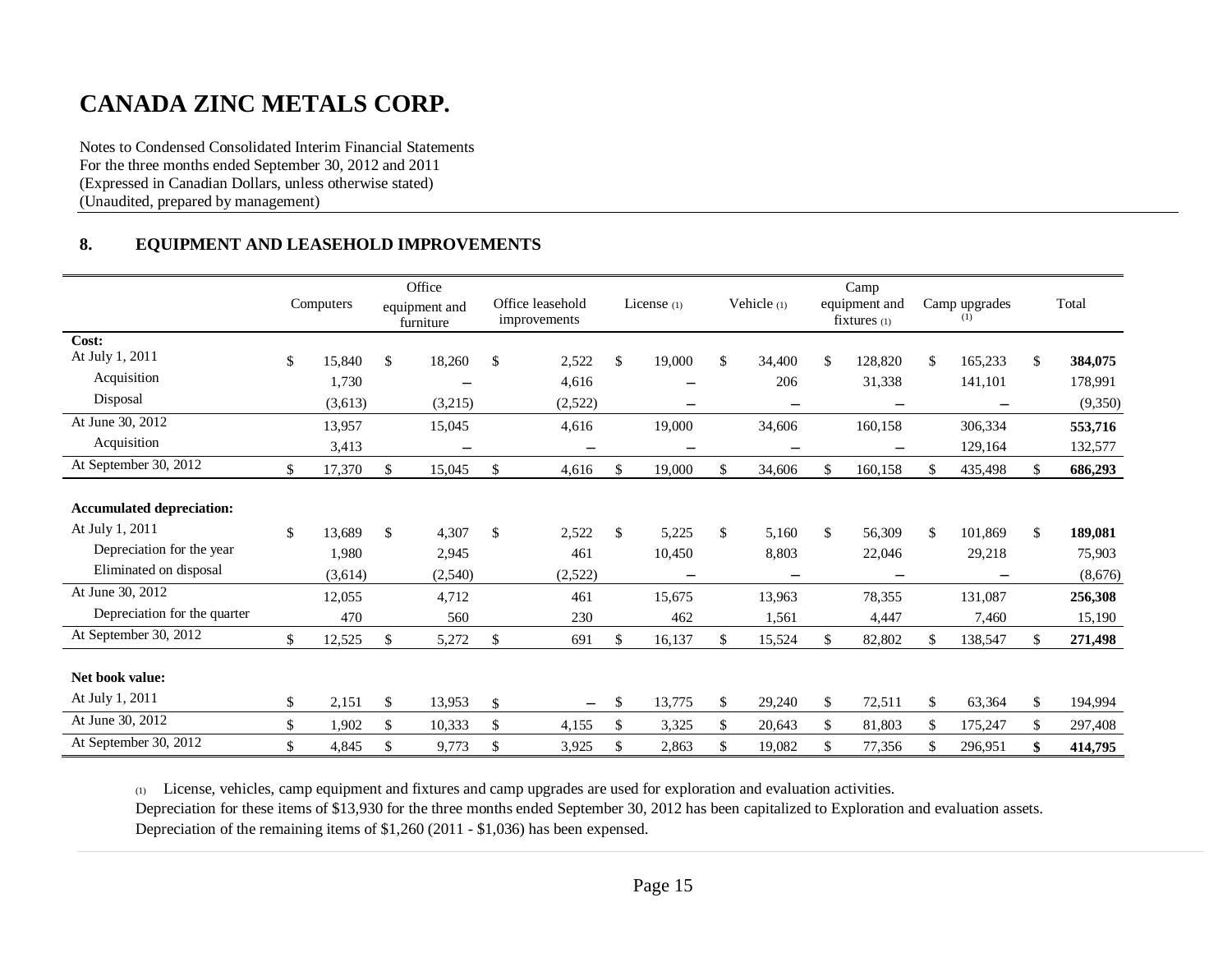Notes to Condensed Consolidated Interim Financial Statements For the three months ended September 30, 2012 and 2011 (Expressed in Canadian Dollars, unless otherwise stated) (Unaudited, prepared by management)

## **9. EXPLORATION AND EVALUATION ASSETS**

Title to exploration and evaluation assets involves certain inherent risks due to the difficulties of determining the validity of certain claims as well as the potential for problems arising from the frequently ambiguous conveyancing history characteristic of many resource claims. The Company has investigated title to all of its exploration and evaluation assets and, to the best of its knowledge, title to all of its claims are in good standing.

#### **Akie Property, British Columbia**

The Akie property is the Company's flagship exploration project and is host to the Cardiac Creek SEDEX Zn-Pb-Ag deposit. The Company owns a 100% interest in the Akie property, which resulted from Company expenditures and the acquisition of Ecstall Mining Corporation.

#### **Kechika Regional project, British Columbia**

The Kechika Regional project, represented by a series of contiguous property blocks including Pie and Mt. Alcock, extends northwest from the Akie property. The Company owns a 100% interest in these properties, which were acquired during fiscal 2007 and 2008, including the acquisition of Ecstall. The interest in the Mt. Alcock property is subject to a 1.0 % net smelter royalty.

The Company applies for the 20% British Columbia Mining Exploration Tax Credit ("METC") and the enhanced tax credit of an additional 10% for Mountain Pine Beetle affected areas, on qualified mining exploration costs incurred.

The following table summarizes exploration and evaluation assets expenditures by property:

|                                            | <b>Akie Property</b> |    | Kechika<br><b>Regional</b> |    | <b>Total</b>        |
|--------------------------------------------|----------------------|----|----------------------------|----|---------------------|
| <b>Acquisition Costs:</b>                  |                      |    |                            |    |                     |
| Balance, July 1, 2011<br><b>Additions</b>  | \$<br>24, 175, 329   | -S | 328,780<br>1,563           | -S | 24,504,109<br>1,563 |
| Balance, June 30, 2012<br><b>Additions</b> | 24, 175, 329         |    | 330, 343<br>91             |    | 24,505,672<br>91    |
| <b>Balance, September 30, 2012</b>         | \$<br>24, 175, 329   | S  | 330,434                    | S  | 24,505,763          |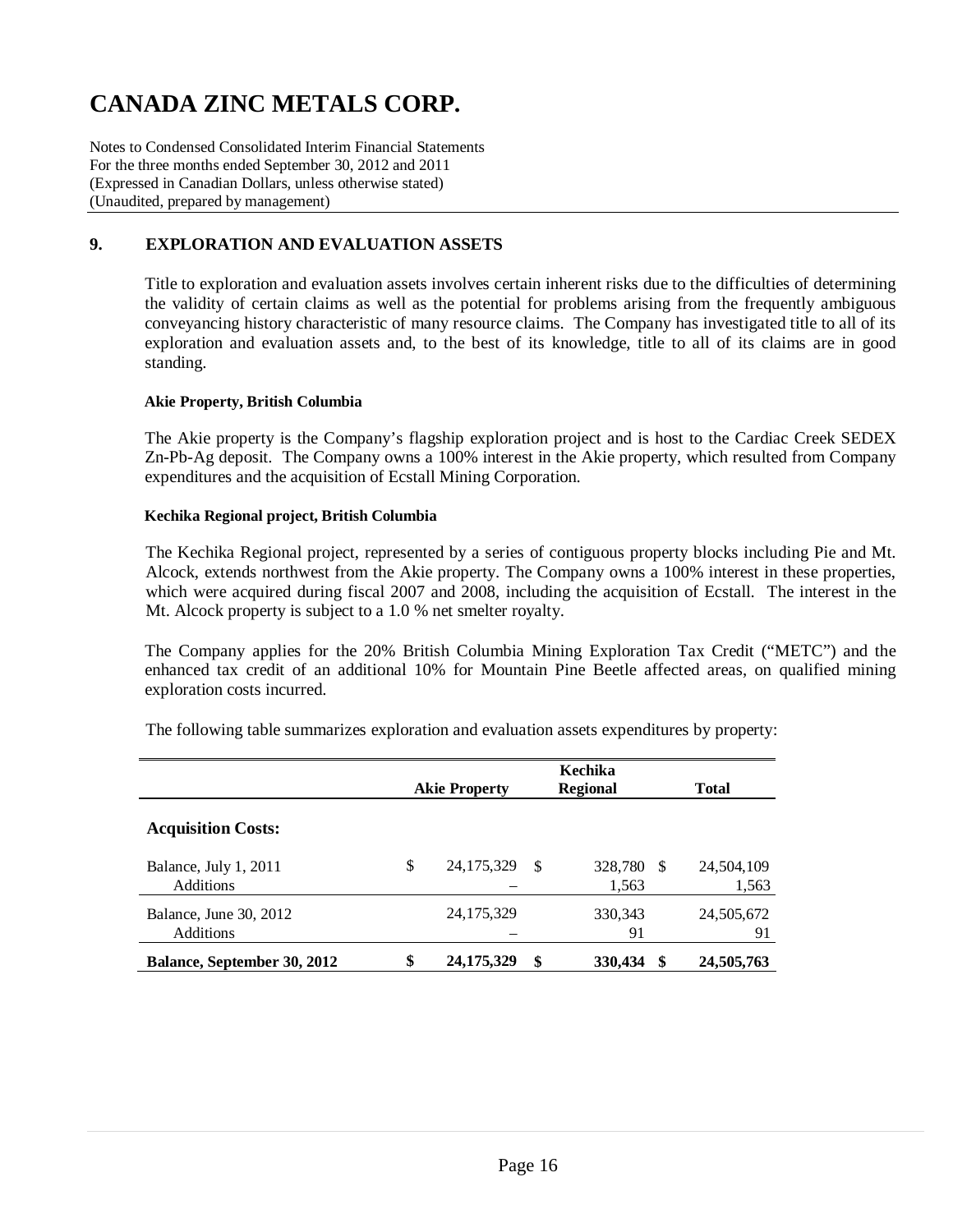Notes to Condensed Consolidated Interim Financial Statements For the three months ended September 30, 2012 and 2011 (Expressed in Canadian Dollars, unless otherwise stated) (Unaudited, prepared by management)

## **9. EXPLORATION AND EVALUATION ASSETS (cont'd)**

Summary of exploration and evaluation assets expenditures (cont'd):

|                                    |                      | <b>Kechika</b>                               |              |
|------------------------------------|----------------------|----------------------------------------------|--------------|
|                                    | <b>Akie Property</b> | <b>Regional</b>                              | <b>Total</b> |
| <b>Deferred exploration costs:</b> |                      |                                              |              |
| Balance, July 1, 2011              | \$<br>30,652,160     | \$<br>2,539,748<br>$\mathcal{S}$             | 33,191,908   |
| Surface drilling program:          |                      |                                              |              |
| Camp equipment, amortization       | 70,517               |                                              | 70,517       |
| Camp operating                     | 78,207               | 59,217                                       | 137,424      |
| Drilling                           | 1,624,839            | 169,309                                      | 1,794,148    |
| Geology                            | 198,476              | 281,013                                      | 479,489      |
| Total surface drilling             | 1,972,039            | 509,539                                      | 2,481,578    |
| Underground development:           |                      |                                              |              |
| Engineering                        | 187,777              |                                              | 187,777      |
| Trail construction                 | 1,705,263            |                                              | 1,705,263    |
| Total underground development      | 1,893,040            |                                              | 1,893,040    |
|                                    |                      |                                              |              |
| Geotechnical program               | 19,550               |                                              | 19,550       |
| Community consultations            | 91,745               |                                              | 91,745       |
| Environmental studies              | 340,589              |                                              | 340,589      |
| Project assessment                 | 32,224               |                                              | 32,224       |
| Metallurgical analysis             | 6,854                |                                              | 6,854        |
| Less:                              |                      |                                              |              |
| <b>METC</b>                        | (919, 250)           |                                              | (919, 250)   |
| Balance, June 30, 2012             | 34,088,951           | 3,049,287                                    | 37,138,238   |
| Camp equipment, amortization       | 13,930               |                                              | 13,930       |
| Camp operating                     | 57,100               | 142,135                                      | 199,235      |
| Geology                            | 50,371               | 42,699                                       | 93,070       |
| Underground development            | 21,849               |                                              | 21,849       |
| Community consultations            | 100,000              |                                              | 100,000      |
| Environmental studies              | 114,317              |                                              | 114,317      |
| Airborne survey                    | 72,529               | 170,321                                      | 242,850      |
| Balance, September 30, 2012        | 34,519,047           | 3,404,442                                    | 37,923,489   |
|                                    |                      |                                              |              |
| Total June 30, 2011                | \$<br>54,827,489     | \$<br>3,404,442<br>\$                        | 57,696,017   |
| Total June 30, 2012                | \$<br>58,264,280     | \$<br>3,379,630<br>$\boldsymbol{\mathsf{S}}$ | 61,643,910   |
| <b>Total September 30, 2012</b>    | \$<br>58,694,376     | \$<br>3,734,876<br>\$                        | 62,429,252   |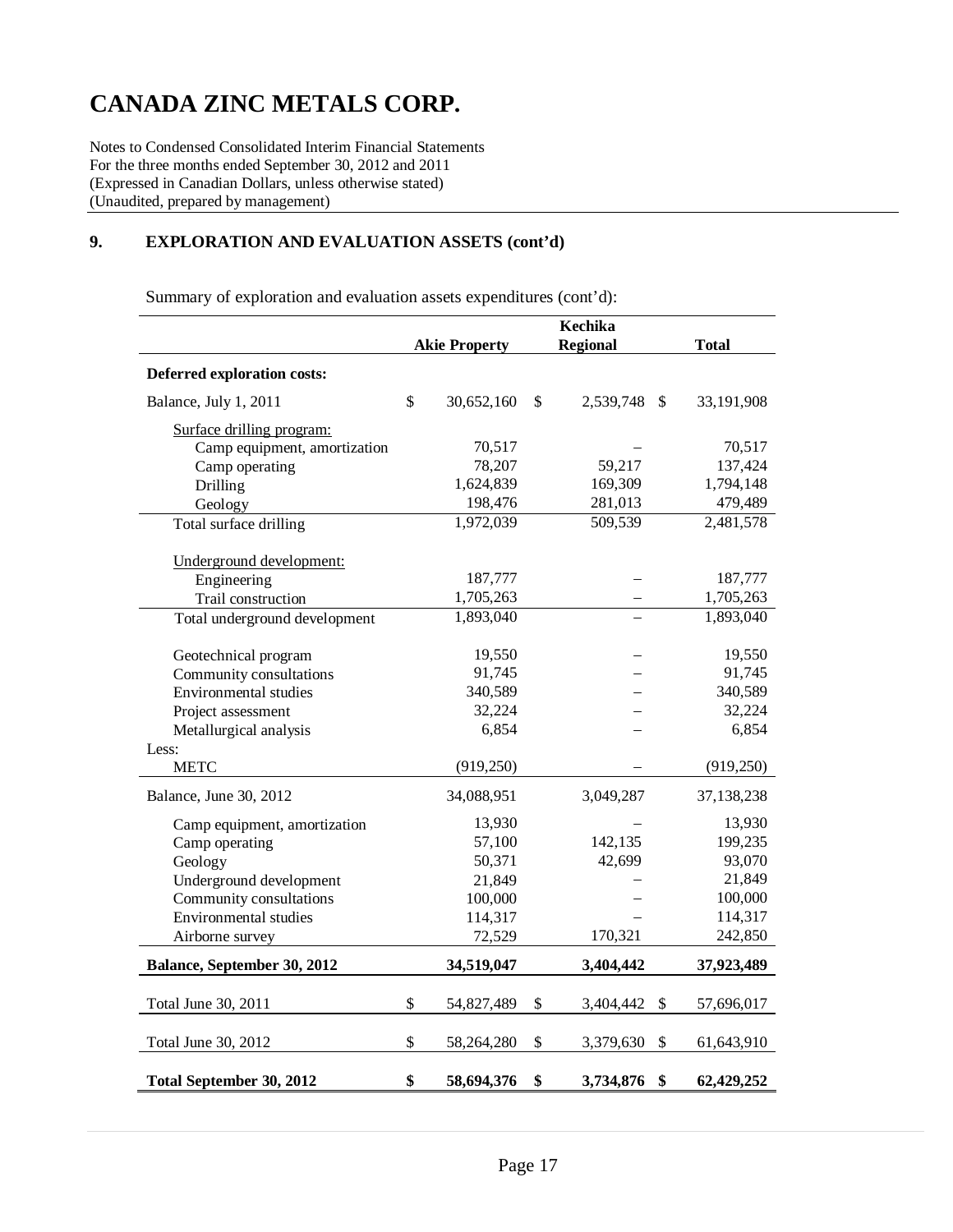Notes to Condensed Consolidated Interim Financial Statements For the three months ended September 30, 2012 and 2011 (Expressed in Canadian Dollars, unless otherwise stated) (Unaudited, prepared by management)

## **10. FLOW-THROUGH PREMIUM LIABILITY**

|                                | September $30, 2012$ | June 30, 2012 | July 1, 2011 |
|--------------------------------|----------------------|---------------|--------------|
| Flow-through premium liability |                      |               | 127.305      |

The flow-through premium liability of \$127,305 arose in connection with the flow-through private placement of the Company completed during fiscal 2011. The recorded flow-through premium liability of \$242,250 was based on an estimated premium of \$0.05 per a flow-through share issued. This balance does not represent a cash liability to the Company. This balance is amortized to the statement of operations and comprehensive loss pro-rata with the amount of qualifying flow-through expenditures applicable to the flow-through shares that have been renounced to the flow-through investors.

As at June 30, 2012, the Company incurred all eligible resource expenditures and filed regulatory renunciation forms. Accordingly, the Company reversed the flow-through premium liability to income as a deferred income tax recovery.

### **11. CAPITAL STOCK AND RESERVES**

#### **(a) Authorized**

Unlimited common shares without par value

#### **(b) Issued and outstanding**

During the three months ended September 30, 2012:

- (i) the Company received TSXV approval for its new NCIB application to purchase at market price up to 6,825,681 common shares, being approximately 5% of the Company's issued and outstanding common shares through the facilities of the TSXV. The bid commenced on August 1, 2012 and will stay open for another 12 months;
- (ii) the Company repurchased under the NCIB 355,000 of its common shares for a total consideration of \$131,963 at a weighted average price of \$0.37 per share.
- (iii) 1,021,500 common shares repurchased under the NCIB, of which 666,500 were repurchased in fiscal 2012, were cancelled and returned to the Company's treasury. Upon the cancellation, \$669,530 was recorded as a reduction to capital stock for the assigned value of the shares, and \$223,422 was allocated to reserves.
- (iv) an aggregate of 150,000 share options were exercised at a price of \$0.25 per share and 150,000 common shares were issued for total proceeds of \$37,500. In addition, a reallocation of \$148,123 from reserves to share capital was recorded on the exercise of these options. This amount constitutes the fair value of options recorded at the original grant date and on subsequent repricing.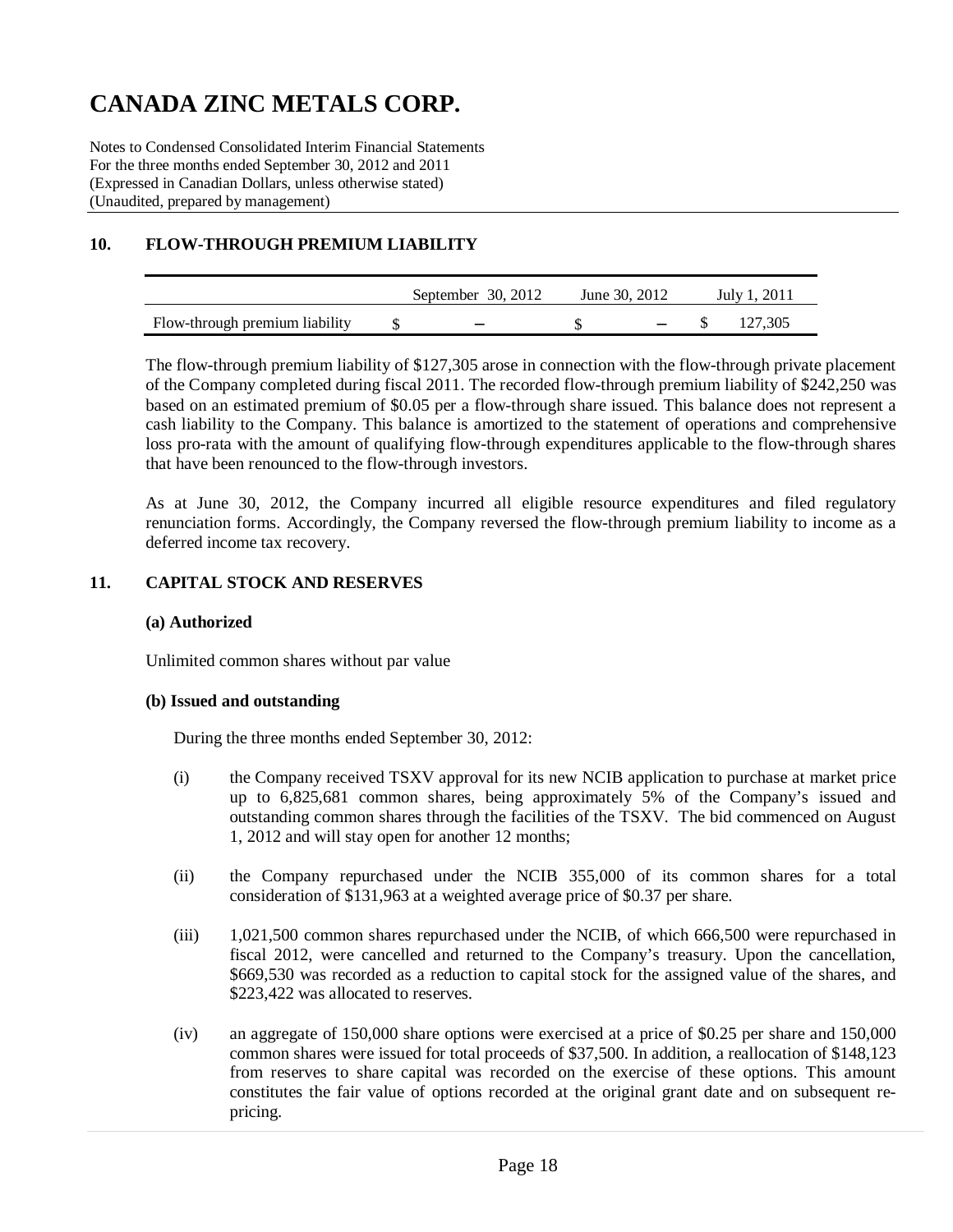Notes to Condensed Consolidated Interim Financial Statements For the three months ended September 30, 2012 and 2011 (Expressed in Canadian Dollars, unless otherwise stated) (Unaudited, prepared by management)

## **11. CAPITAL STOCK AND RESERVES (cont'd)**

#### **(b) Issued and outstanding (cont'd)**

During the year ended June 30, 2012:

- (v) the Company received TSXV approval to extend a normal course issuer bid ("NCIB") to purchase at market price up to 6,922,765 common shares, being approximately 5% of the Company's issued and outstanding common shares through the facilities of the TSXV. The new bid commenced on August 1, 2011 and will stay open for 12 months;
- (vi) the Company repurchased under the NCIB 2,308,000 of its common shares for a total consideration of \$1,087,675 at a weighted average price of \$0.47 per share, of which 666,500 shares were held in the Company's treasury at June 30, 2012 and cancelled subsequent to the year end.
- (vii) 2,201,500 common shares repurchased under the NCIB, of which 560,000 were repurchased in fiscal 2011, were cancelled and returned to the Company's treasury. Upon the cancellation, \$1,495,371 was recorded as a reduction to capital stock for the assigned value of the shares, and \$456,461 was allocated to reserves.
- (viii) an aggregate of 110,000 share options were exercised at a price of \$0.25 per share and 110,000 common shares were issued for total proceeds of \$27,500. In addition, a reallocation of \$145,990 from reserves to share capital was recorded on the exercise of these options. This amount constitutes the fair value of options recorded at the original grant date and on subsequent repricing.

#### **(c) Share options**

The Company has adopted a 20% fixed share option plan whereby the Company has reserved 20,557,283 common shares under the plan. The term of any options granted under the plan is fixed by the Board of Directors and may not exceed ten years from date of grant.

The number of options granted to a consultant in a 12 month period must not exceed 2% of the issued shares of the Issuer from the date of grant. Options issued to consultants performing investor relations activities must vest in stages over 12 months with no more than 1/4 of the options vesting in any three month period. Share options granted to directors, officers and employees of the Company vest immediately.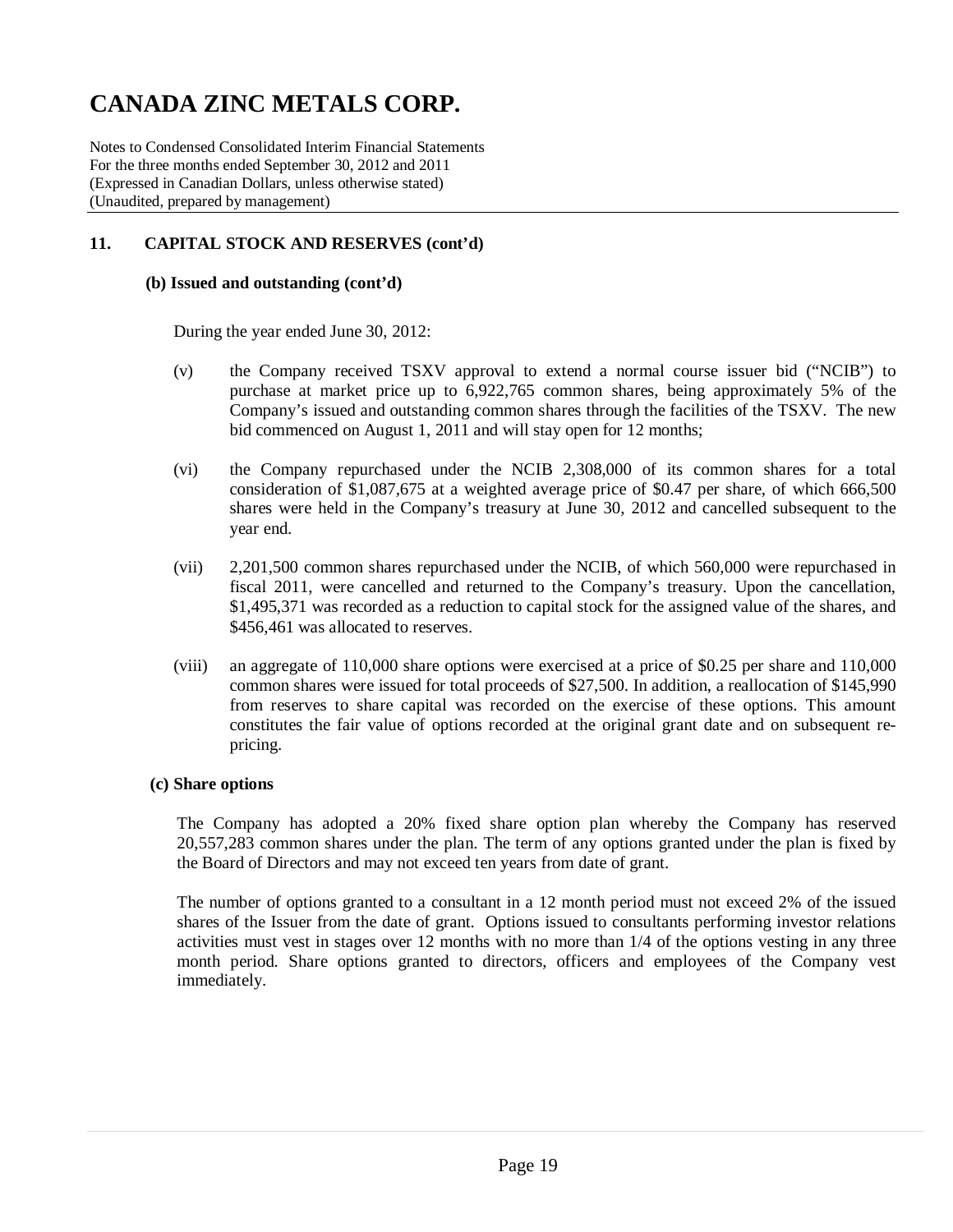Notes to Condensed Consolidated Interim Financial Statements For the three months ended September 30, 2012 and 2011 (Expressed in Canadian Dollars, unless otherwise stated) (Unaudited, prepared by management)

## **11. CAPITAL STOCK AND RESERVES (cont'd)**

#### **(c) Share options (cont'd)**

Share option transactions and the number of share options outstanding are summarized as follows:

|                                 | <b>Options</b><br>Outstanding | <b>Weighted Average</b><br><b>Exercise Price</b> |
|---------------------------------|-------------------------------|--------------------------------------------------|
| Balance, July 1, 2011           | 8,240,500                     | \$ 0.51                                          |
| Exercised                       | (110,000)                     | \$0.25                                           |
| Expired                         | (355,500)                     | \$0.69                                           |
| Balance, June 30, 2012          | 7,775,000                     | \$0.50                                           |
| Exercised                       | (150,000)                     | \$0.25                                           |
| Expired                         | (50,000)                      | 1.15                                             |
| Outstanding, September 30, 2012 | 7,575,000                     | 0.50<br>S.                                       |
| Exercisable, September 30, 2012 | 7,230,000                     | 0.50                                             |

Share options outstanding and exercisable at September 30, 2012 are summarized as follows:

| Number of Options | <b>Exercise Price</b> | <b>Expiry Date</b>        | Number of Options<br>Exercisable |
|-------------------|-----------------------|---------------------------|----------------------------------|
| 130,000           | \$0.70                | November 14, 2016         | 130,000                          |
| 70,000            | \$1.30                | November 28, $2012_{(1)}$ | 70,000                           |
| 295,000           | \$1.05                | February 11, 2018         | 295,000                          |
| 300,000           | \$0.25                | February 11, 2018         | 300,000                          |
| 50,000            | \$0.25                | April 1, 2013             | 50,000                           |
| 75,000            | \$1.05                | April 29, 2013            | 75,000                           |
| 175,000           | \$0.25                | October 21, 2013          | 175,000                          |
| 890,000           | \$0.25                | October 31, 2018          | 890,000                          |
| 700,000           | \$0.40                | September 22, 2014        | 700,000                          |
| 360,000           | \$0.40                | October 9, 2019           | 360,000                          |
| 802,500           | \$0.41                | October 13, 2016          | 782,500                          |
| 100,000           | \$0.50                | November 16, $2012_{(1)}$ | 100,000                          |
| 100,000           | \$0.70                | November 16, $2012_{(1)}$ | 100,000                          |
| 1,215,000         | \$0.63                | January 15, 2020          | 1,215,000                        |
| 300,000           | \$0.50                | May 10, 2015              | 300,000                          |
| 432,500           | \$0.53                | November 8, 2020          | 432,500                          |
| 1,430,000         | \$0.55                | November 24, 2020         | 1,105,000                        |
| 150,000           | \$0.60                | January 7, 2015           | 150,000                          |
| 7,575,000         |                       |                           | 7,230,000                        |

(1) Expired subsequent to the period ended September 30, 2012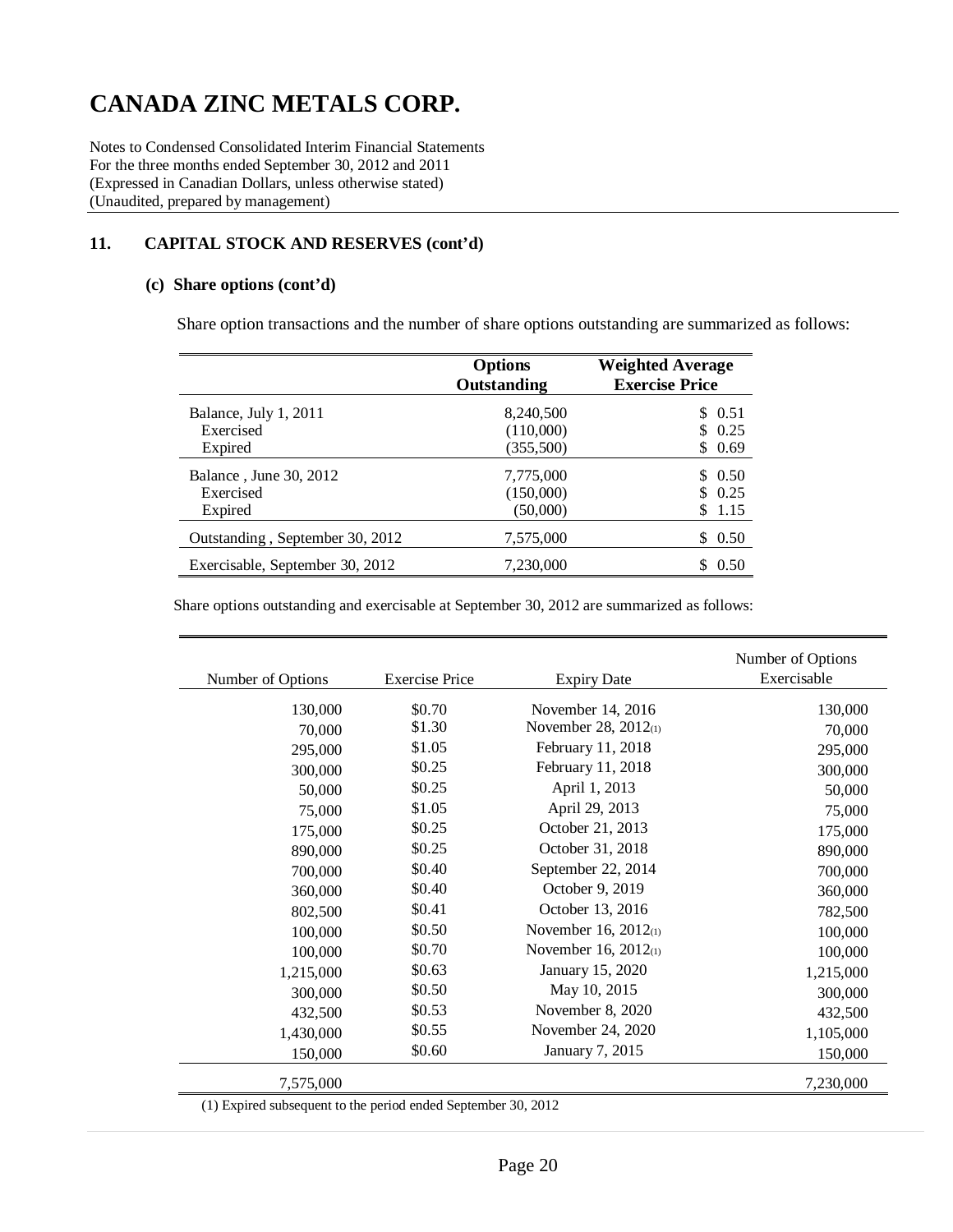Notes to Condensed Consolidated Interim Financial Statements For the three months ended September 30, 2012 and 2011 (Expressed in Canadian Dollars, unless otherwise stated) (Unaudited, prepared by management)

## **11. CAPITAL STOCK AND RESERVES (cont'd)**

#### **(c) Share options (cont'd)**

During the three months ended September 30, 2012, under the fair value based method a total of \$16,619 (2011 – \$59,686) in share-based compensation expense was recorded in the statement of operations and comprehensive loss for vested share options previously granted to directors, officers, employees and consultants of the Company. No share options were granted during the three months ended September 30, 2012 and the year ended June 30, 2012.

The fair value of stock options used to calculate compensation expense for options vested during the year has been estimated using the Black-Scholes option pricing model with the following weighted average assumptions:

| Three months ended September 30,       | 2012       | 2011       |
|----------------------------------------|------------|------------|
| Risk free interest rate                | 2.88%      | 2.81%      |
| Expected dividend yield                | 0%         | 0%         |
| Stock price volatility                 | 106%       | 102%       |
| Expected life of options               | 9.82 years | 9.04 years |
| Weighted average fair value of options | \$0.51     | \$0.46     |
| Forfeiture                             | 0%         | 0%         |

#### **(d) Warrants**

Share purchase warrants transactions and warrants outstanding are summarized as follows:

|                             | <b>Warrants</b><br>Outstanding | <b>Weighted Average</b><br><b>Exercise Price</b> |
|-----------------------------|--------------------------------|--------------------------------------------------|
| Balance, June 30, 2011      | 20,615,612                     | \$0.72                                           |
| Expired                     | (2,500,000)                    | \$0.80                                           |
| Balance, June 30, 2012      | 18,115,612                     | \$0.80                                           |
| Expired                     | (2,422,500)                    | \$0.80                                           |
| Balance, September 30, 2012 | 15,693,112                     | \$0.775                                          |

The following table summarizes the warrants outstanding at September 30, 2012:

| Number of Warrants | Exercise Price | <b>Expiry Date</b> |
|--------------------|----------------|--------------------|
| $15,693,112^{(1)}$ | \$ 0.775       | November 16, 2012  |
| 15,693,112         |                |                    |

(1) Expired subsequent to the period ended September 30, 2012.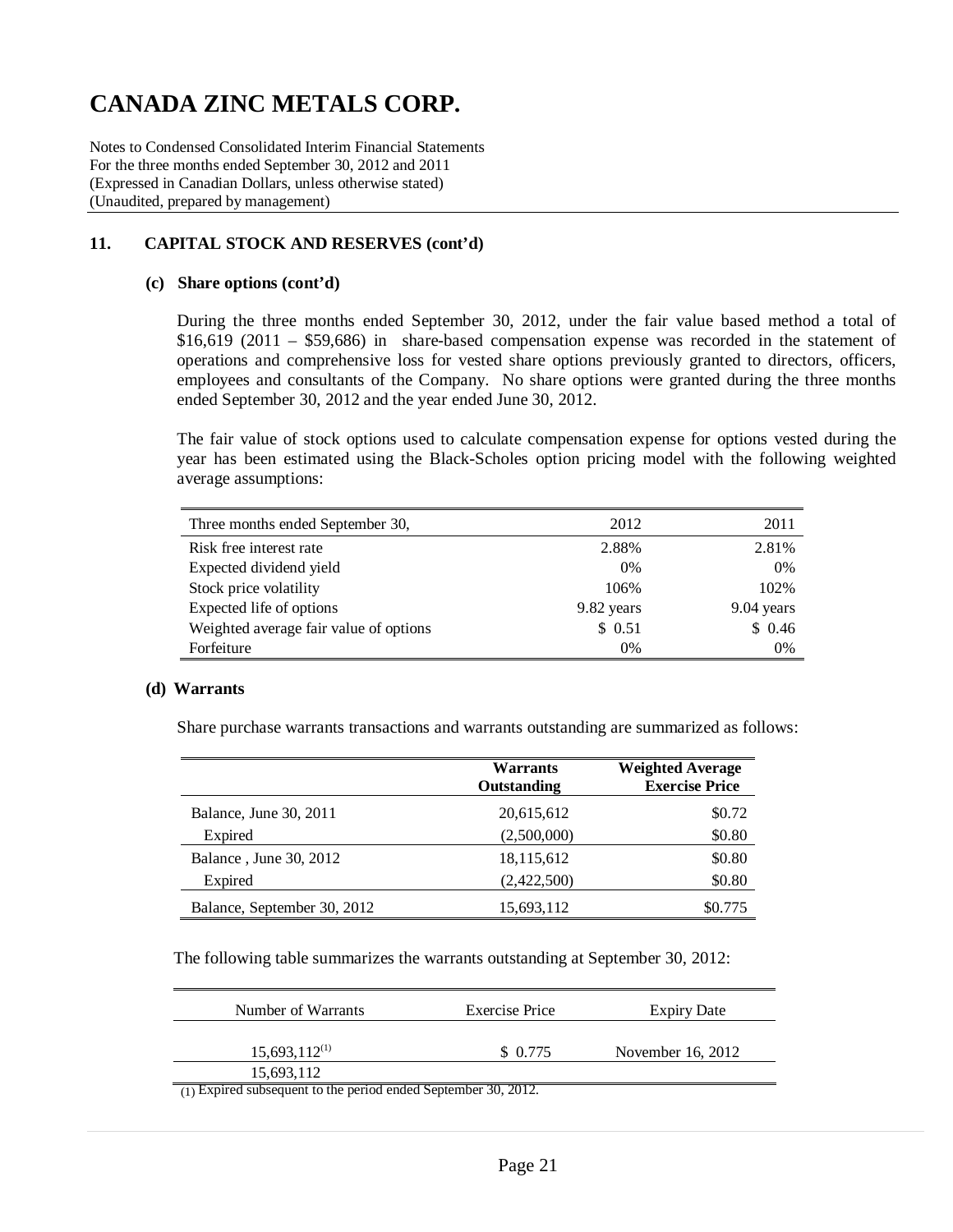Notes to Condensed Consolidated Interim Financial Statements For the three months ended September 30, 2012 and 2011 (Expressed in Canadian Dollars, unless otherwise stated) (Unaudited, prepared by management)

## **11. CAPITAL STOCK AND RESERVES (cont'd)**

#### **(e) Reserves**

|                             | Options and<br>agent warrants |               | Finance warrants |    | Treasury shares |      | Total      |
|-----------------------------|-------------------------------|---------------|------------------|----|-----------------|------|------------|
| Balance, July 1, 2011       | \$<br>8,781,518               | <sup>\$</sup> | 1,993,026        | -S | 376,356         | - \$ | 11,150,900 |
| Exercise of options         | (145,990)                     |               |                  |    |                 |      | (145,990)  |
| Normal course issuer bid    |                               |               |                  |    | 342,229         |      | 342,229    |
| Treasury shares cancelled   |                               |               |                  |    | 114,232         |      | 114,232    |
| Share-based compensation    | 138,376                       |               |                  |    |                 |      | 138,376    |
| Balance, June 30, 2012      | 8,773,904                     |               | 1,993,026        |    | 832,817         |      | 11,599,747 |
| Exercise of options         | (148, 123)                    |               |                  |    |                 |      | (148, 123) |
| Normal course issuer bid    |                               |               |                  |    | 105,213         |      | 105,213    |
| Treasury shares cancelled   |                               |               |                  |    | 118,209         |      | 118,209    |
| Share-based compensation    | 16,619                        |               |                  |    |                 |      | 16,619     |
| Balance, September 30, 2012 | \$<br>8,642,400               | $\mathbb{S}$  | 1,993,026        | \$ | 1,056,239       | S    | 11,691,665 |

### **12. SUPPLEMENTAL DISCLOSURE WITH RESPECT TO CASH FLOWS**

| Three months ended September 30,         | 2012 | 201    |
|------------------------------------------|------|--------|
| Cash paid during the year for interest   |      |        |
| Cash paid during the year for income tax |      | 74.434 |

Significant non-cash transactions for the three months ended September 30, 2012 included:

- Ÿ exploration and evaluation expenditures of \$269,207 ( June 30, 2012 -\$118,706; September 30, 2011 \$812,686) in accounts payable;
- Ÿ depreciation of camp equipment and upgrades of \$13,930 (2011 \$Nil) included in exploration and evaluation assets;
- Ÿ an allocation of \$148,123 (2011 \$Nil) from reserves to capital stock upon the exercise of stock options;
- $\ddot{Y}$  unrealized gain of \$76,372 (2011 a loss of \$90,440) on marketable securities due to changes in fair values, which was allocated to accumulated other comprehensive income (loss).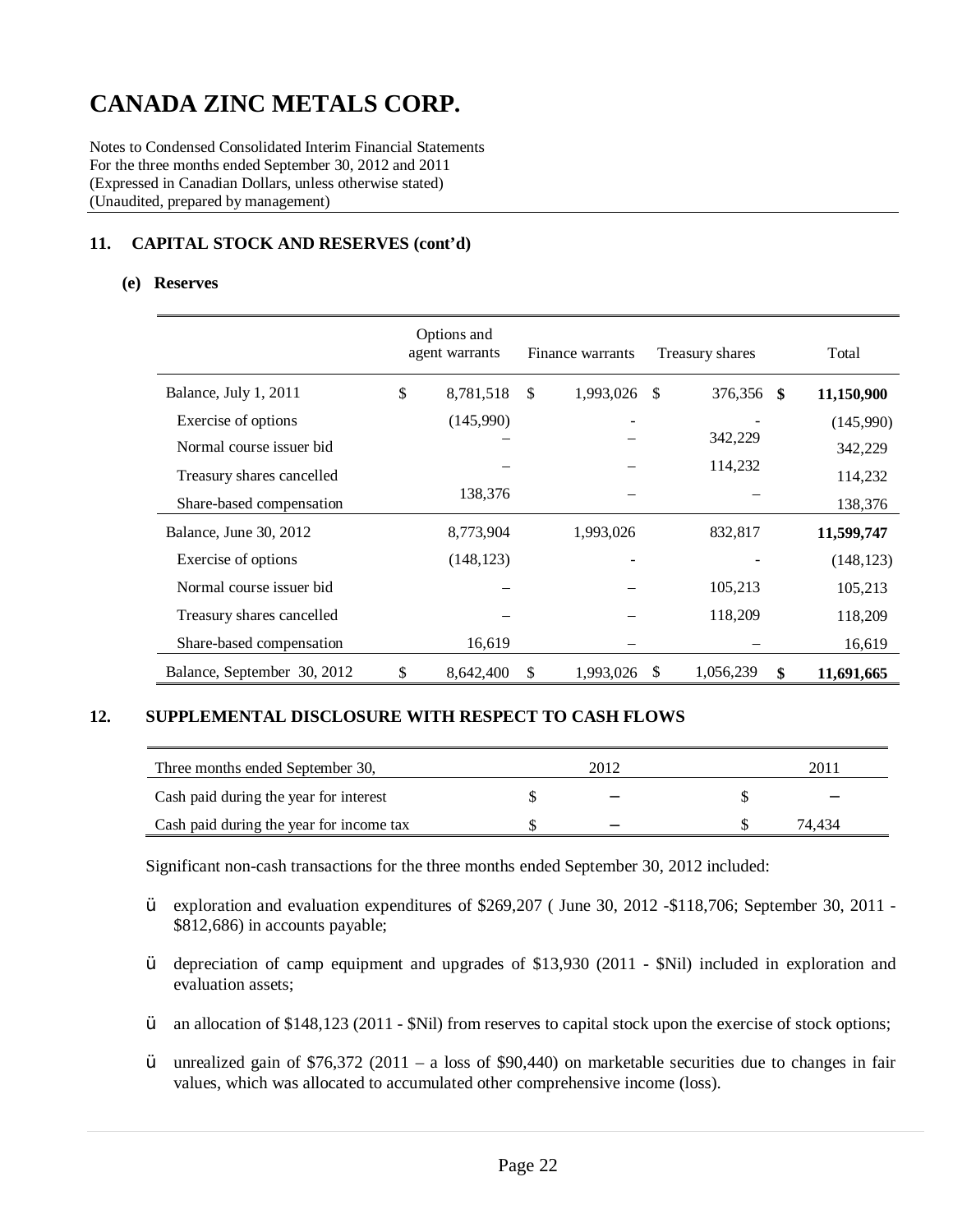Notes to Condensed Consolidated Interim Financial Statements For the three months ended September 30, 2012 and 2011 (Expressed in Canadian Dollars, unless otherwise stated) (Unaudited, prepared by management)

## **13. RELATED PARTIES TRANSACTIONS**

The remuneration of directors and executive officers during the three months ended September 30, 2012 and 2011 were as follows:

| Three months ended September 30,        | 2012        | 2011        |
|-----------------------------------------|-------------|-------------|
| Consulting fees (ii)                    | \$<br>3.750 | \$<br>3,750 |
| Directors fees (iv)                     | 12,500      | 12,500      |
| Exploration and evaluation expenditures |             |             |
| (geological consulting) (v)             | 35,004      | 33,336      |
| Management and administration (i)       | 88,500      | 88,500      |
| Share-based payments (vi)               | 14,321      | 47,335      |
| Total                                   | 154,075     | 185,421     |

(i) On May 1, 2007, the Company entered into a management and administrative agreement with Varshney Capital Corp. ("VCC"), a company with two common directors, whereby the Company agreed to pay management and administrative fees of \$12,500 and \$5,000 per month, respectively. Effective July 1, 2011, the agreement was amended to increase the monthly management fee to \$24,500.

During the three months ended September 30, 2012, the Company paid \$73,500 (2011 – \$73,500) for management fees and  $$15,000 (2011 - $15,000)$  for administrative fees to VCC.

- (ii) The Company paid \$3,750 (2011 \$3,750) for consulting fees to a company controlled by a director;
- (iii) The Company paid \$12,500 (2011 \$12,500) in directors fees to five directors of the Company;
- (iv) The Company paid or accrued exploration and evaluation costs of \$35,004 (2011 \$33,336) to a company owned by an officer of the Company.
- (v) Share-based payments are the fair value of options that have been granted to directors and executive officers.

As at September 30, 2012, \$15,458 (June 30, 2012 - \$6,815; July 1, 2011 - \$Nil) was due to directors and officers of the Company for consulting fees and reimbursement of business expenses. The amounts were repaid subsequent to September 30, 2012.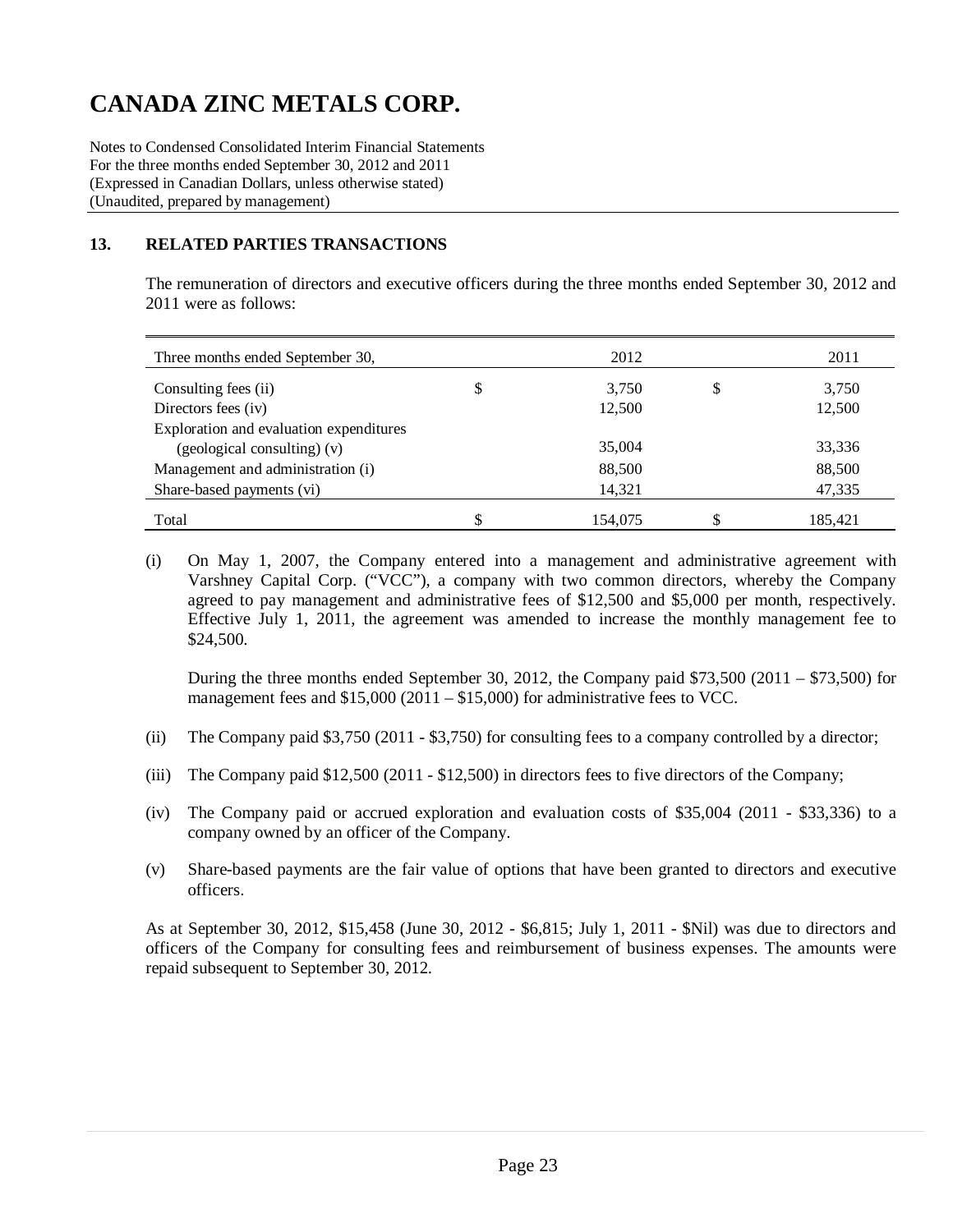Notes to Condensed Consolidated Interim Financial Statements For the three months ended September 30, 2012 and 2011 (Expressed in Canadian Dollars, unless otherwise stated) (Unaudited, prepared by management)

## **14. CAPITAL MANAGEMENT**

The Company manages its capital structure and makes adjustments based on the funds available in order to support continued operation and future business opportunities. The board of directors does not establish quantitative return on capital criteria for management, but rather relies on the expertise of the Company's management to sustain future development of the business. The Company considers its capital to be equity.

The Company's operations are currently not generating positive cash flow; as such, the Company is dependent on external financing to fund its activities. In order to carry out potential expansion and to continue operations, and pay for administrative costs, the Company will spend its existing working capital, and raise additional amounts as needed. Companies in this stage typically rely upon equity and debt financing or joint venture partnerships to fund their operations. The current financial markets are very difficult and there is no certainty with respect to the Company's ability to raise capital. However, the Company feels that it has sufficient working capital to continue with planned activities.

Management reviews its capital management approach on an ongoing basis and believes that this approach, given the relative size of the Company, is reasonable. To maintain or adjust capital structure, management may invest its excess cash in interest bearing accounts of Canadian chartered banks.

There were no changes in the Company's approach to capital management during the year ended June 30, 2012. The Company is not subject to externally imposed capital requirements.

### **15. FINANCIAL INSTRUMENTS AND RISK MANAGEMENT**

|                              | Loans &<br>receivables         |     | Available for<br>sale    |   | Fair Value<br>through Profit<br>or Loss<br>("FVTPL") |               | Other financial<br>liabilities |
|------------------------------|--------------------------------|-----|--------------------------|---|------------------------------------------------------|---------------|--------------------------------|
| <b>Financial assets</b>      |                                |     |                          |   |                                                      |               |                                |
| Cash and cash equivalents    | \$<br>$\overline{\phantom{0}}$ | -\$ | $\overline{\phantom{0}}$ | S | 12,518,345                                           | - \$          |                                |
| Interest receivable          | 85,122                         |     |                          |   |                                                      |               |                                |
| Marketable securities        |                                |     | 1,416,163                |   |                                                      |               |                                |
| <b>Financial liabilities</b> |                                |     |                          |   |                                                      |               |                                |
| Trade payables               |                                |     |                          |   |                                                      |               | 375,559                        |
| Due to related parties       |                                |     |                          |   |                                                      |               | 15,458                         |
|                              | \$<br>85,122                   |     | 1.416.163                | S | 12,518,345                                           | <sup>\$</sup> | 391,017                        |

The Company's financial instruments at September 30, 2012 are as follows:

Unless otherwise disclosed their carrying values approximate their fair values due to the short term nature of these instruments.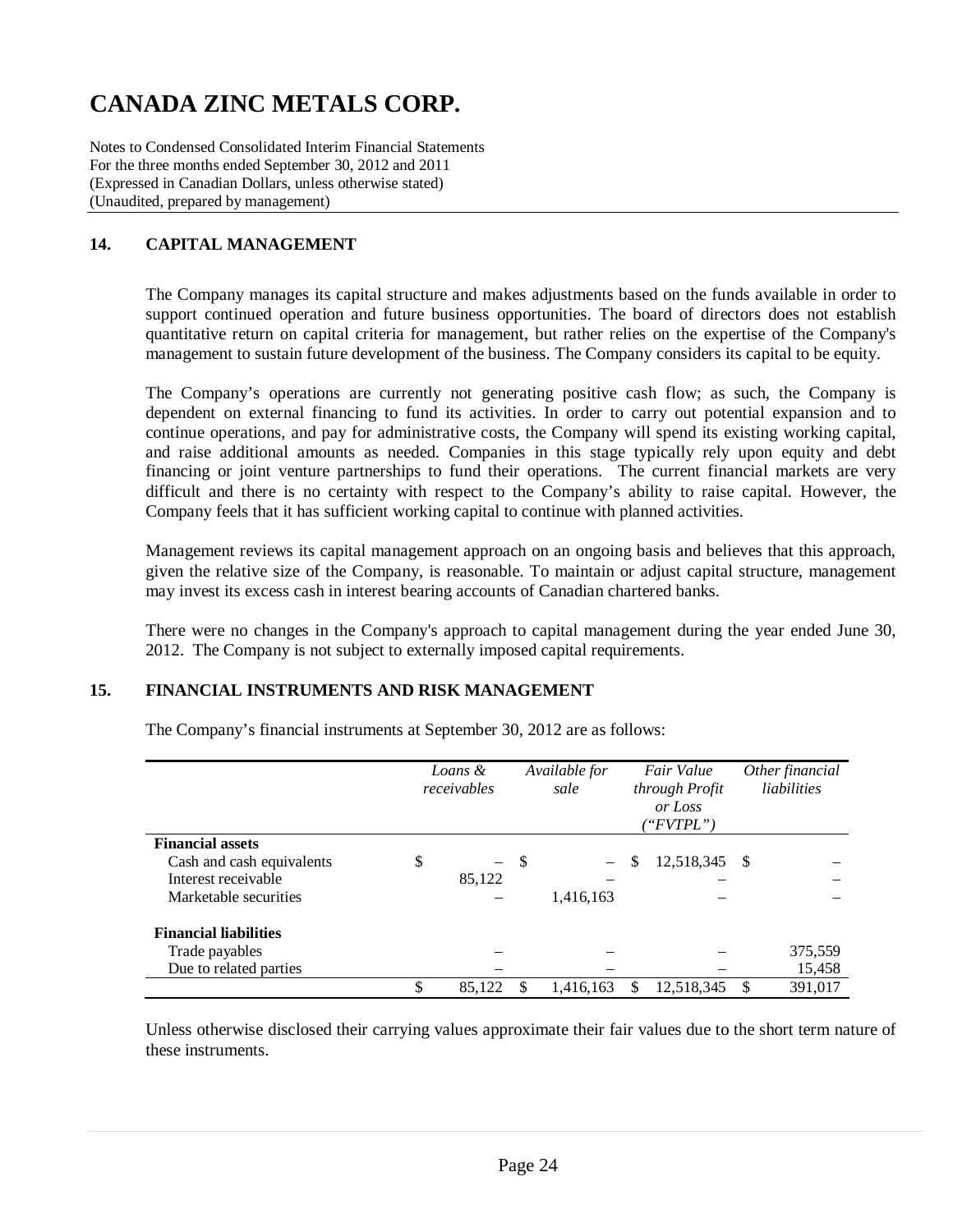Notes to Condensed Consolidated Interim Financial Statements For the three months ended September 30, 2012 and 2011 (Expressed in Canadian Dollars, unless otherwise stated) (Unaudited, prepared by management)

## **15. FINANCIAL INSTRUMENTS AND RISK MANAGEMENT (cont'd)**

Fair value estimates of financial instruments are made at a specific point in time, based on relevant information about financial markets and specific financial instruments. As these estimates are subjective in nature, involving uncertainties and matters of significant judgment, they cannot be determined with precision. Changes in assumptions can significantly affect estimated fair values.

The Company has classified its cash and cash equivalents as at FVTPL. Marketable securities are classified as available-for-sale. Receivables (excluding GST and HST receivable and METC recoverable) are classified as loans and receivables and trade payables and accrued liabilities, and due to related parties are classified as other financial liabilities, all of which are measured at amortized cost. The carrying value of receivables, trade payables and accrued liabilities and due to related parties approximate their fair value because of the short-term nature of these instruments.

### *Credit Risk*

Credit risk is the risk that one party to a financial instrument will fail to discharge an obligation and cause the other party to incur a financial loss. The Company's primary exposure to credit risk is on its bank deposits of \$118,345 and GICs classified as cash equivalents of \$12,400,000. GICs earn a fixed annual interest rate of 1.44% and are redeemable at any point of time.

As all bank accounts and GICs are held with a major bank in Canada, there is a concentration of credit risk with one bank in Canada. This risk is managed by using a major bank that is a high credit quality financial institution as determined by rating agencies.

The Company's secondary exposure to credit risk is on its receivables. This risk is minimal as receivables consist primarily of refundable government sales taxes, mining exploration tax credits and interest accrued on GIC investments.

### *Liquidity Risk*

Liquidity risk arises through the excess of financial obligations over available financial assets due at any point in time. The Company's objective in managing liquidity risk is to maintain sufficient readily available reserves in order to meet its liquidity requirements at any point in time. The Company achieves this by maintaining sufficient cash and cash equivalents. As at September 30, 2012, the Company was holding the total of \$12,518,345 in cash and cash equivalents to settle its current liabilities of \$391,017. Management believes it has sufficient funds to meet its current obligations as they become due and to fund its exploration projects and administrative costs.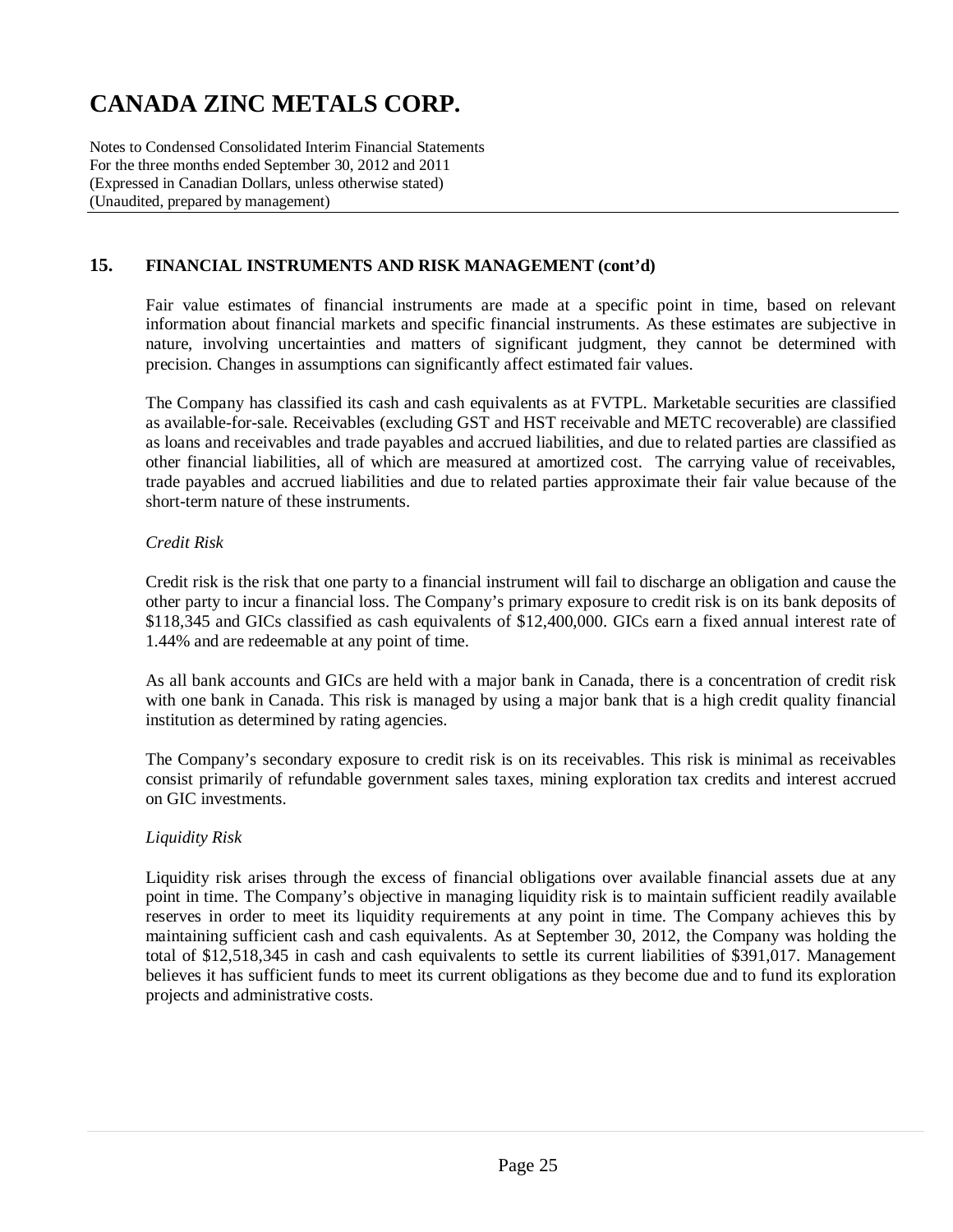Notes to Condensed Consolidated Interim Financial Statements For the three months ended September 30, 2012 and 2011 (Expressed in Canadian Dollars, unless otherwise stated) (Unaudited, prepared by management)

### **15. FINANCIAL INSTRUMENTS AND RISK MANAGEMENT (cont'd)**

#### *Market risk*

Market risk is the risk of loss that may arise from changes in market factors such as interest rates, foreign exchange rates, and commodity and equity prices. These fluctuations may be significant and the Company, as all other companies in its industry, has exposure to these risks.

#### *a. Interest Rate Risk*

The Company is exposed to interest rate risk as its bank accounts earn interest income at variable rates. The Company mainly invests in fixed interest rates short-term investments that are considered to be low risk. As at September 30, 2012, all of the Company's GIC investments were earning fixed annual interest rates.

#### *b. Currency Risk*

The Company operates in Canada and is therefore not exposed to significant foreign exchange risk arising from transactions denominated in a foreign currency.

#### *c. Price risk*

The Company is exposed to price risk with respect to commodity and equity prices. Equity price risk is defined as the potential adverse impact on the Company's earnings due to movements in individual equity prices or general movements in the level of the stock market. Commodity price risk is defined as the potential adverse impact on earnings and economic value due to commodity price movements and volatilities. The Company closely monitors certain commodity prices, individual equity movements, and the stock market to determine the appropriate course of action to be taken by the Company.

The Company also maintains investments in certain marketable securities. There can be no assurance that the Company can exit these positions if required, resulting in proceeds approximating the carrying value of these securities.

#### **16. RESTATEMENT**

The consolidated interim financial statements of the Company for the three months ended September 30, 2011, have been restated to adjust for the following:

#### *(i) Flow-through shares*

The following changes have been made in connection with the flow-through shares issuances on:

(a ) October 31, 2008 - the Company allocated \$1,179,567 or \$0.15 per share to a flow-through share premium, which was recognized as a liability, and \$5,897,833 or \$0.75 per share to capital stock. As of September 30, 2011, the Company fully amortized the liability based on the incurred eligible resource expenditures, which were renounced to the investors by filing regulatory forms;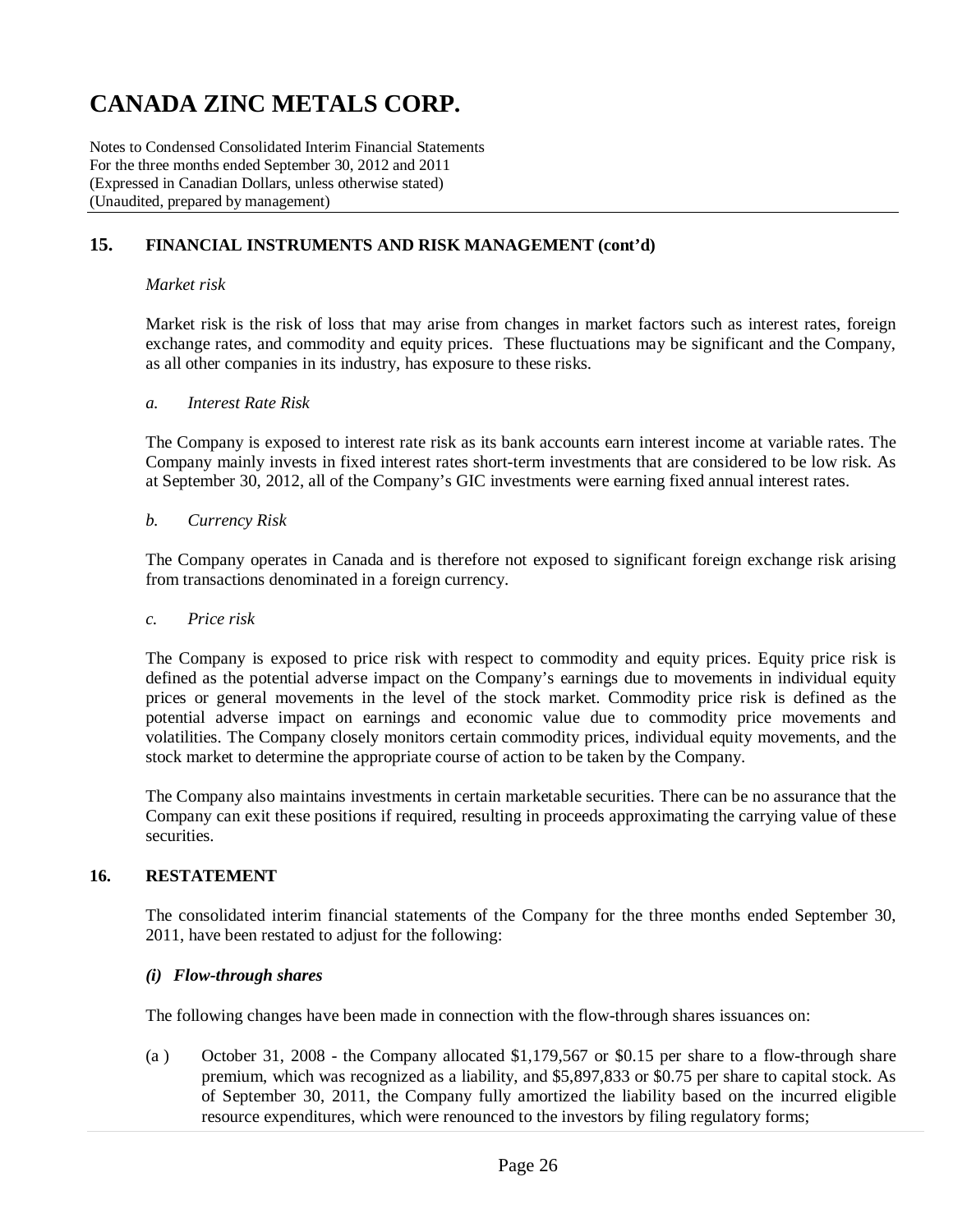Notes to Condensed Consolidated Interim Financial Statements For the three months ended September 30, 2012 and 2011 (Expressed in Canadian Dollars, unless otherwise stated) (Unaudited, prepared by management)

### **16. RESTATEMENT (cont'd)**

- (b ) The Company reversed deferred tax liability of \$1,411,994 recognized under Canadian GAAP in connection with the October 31, 2008 flow-through private placement and adjusted share capital and accumulated deficit accordingly;
- (c ) February 28, 2011 the Company allocated \$242,250 or \$0.05 per share to a flow-through share premium, which was recognized as a liability, and \$3,488,400 or \$0.72 per share to capital stock. The Company determined that the flow-through tax premium liability should have been amortized to \$127, 305 at June 30, 2011 and fully reversed at September 30, 2011, after incurring the required eligible resource expenditures and filing official renunciation forms.

Impact on Consolidated Financial Statements:

|                                                          | September 30, 2011 |
|----------------------------------------------------------|--------------------|
| Adjustment to Capital stock (a)                          | (1,179,567)        |
| Adjustment to Deficit (Deferred income tax recovery) (a) | 1,179,565          |
| Adjustment to Capital stock (c)                          | (242, 250)         |
| Adjustment to Deferred income tax recovery (c)           | 127,305            |
| Adjustment to Deficit (Deferred income tax recovery) (c) | 114,945            |
| Adjustment to Capital stock (b)                          | 1,840,124          |
| Adjustment to Deferred income tax liability (b)          | (1,411,994)        |
| Adjustment to Deficit (Deferred income tax recovery) (b) | (428,130)          |

### *(ii) Warrants*

The Company allocated the proceeds from the issue of units on November 2010 private placement between common shares and common share purchase warrants based on the residual value method. The proceeds of \$16,006,974 were allocated to capital stock based on the fair market value of the common shares of \$0.51 per share on the closing of the private placement and residual value of \$1,993,026 to common share purchase warrants.

Impact on Consolidated Financial Statements:

|                                      | September 30, 2011 |                   |  |
|--------------------------------------|--------------------|-------------------|--|
| Adjustment to Capital Stock          |                    | $\{(1,993,026)\}$ |  |
| <b>Adjustment to Equity Reserves</b> |                    | 1,993,026         |  |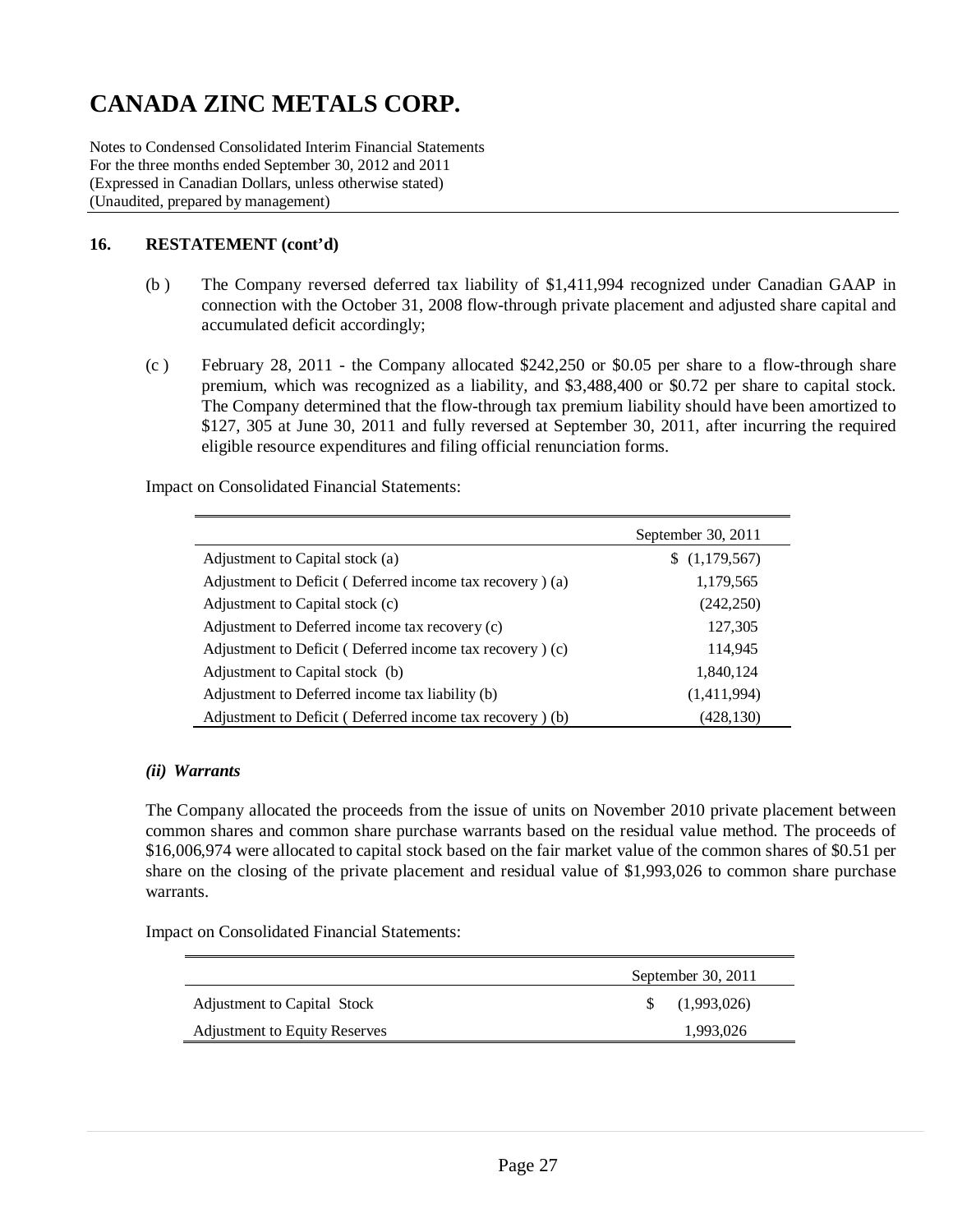Notes to Condensed Consolidated Interim Financial Statements For the three months ended September 30, 2012 and 2011 (Expressed in Canadian Dollars, unless otherwise stated) (Unaudited, prepared by management)

### **16. RESTATEMENT (cont'd)**

### *(iii)Camp Equipment (reclassification)*

The Company reclassified the net book value of camp equipment and upgrades from Exploration and Evaluation Assets to Equipment and Leasehold improvements. Depreciation taken on the equipment is recorded as an Exploration and Evaluation assets expenditures.

Impact on Consolidated Financial Statements:

|                                                    | September 30, 2011 |
|----------------------------------------------------|--------------------|
| Adjustment to Exploration and Evaluation Assets    | (243.398)          |
| Adjustment to Equipment and Leasehold Improvements | 243,398            |

#### *(iv) Treasury shares*

The Company reclassified its common shares that were repurchased through the NCIB and not cancelled at the end of reporting period to treasury shares recorded at cost. Treasury shares are shown as a deduction from capital stock until cancelled.

Impact on Consolidated Financial Statements:

|                               | September 30, 2011 |
|-------------------------------|--------------------|
| Adjustment to Capital Stock   | 62,067             |
| <b>Adjustment to Reserves</b> | (62,067)           |

### *(v) Initial recognition of an asset or liability on acquisition*

Effective February 23, 2007, the Company the Company acquired an aggregate of 53,533,615 common shares of Ecstall. The acquisition of Ecstall is accounted for as an asset purchase under IFRS and does not trigger the IAS 12 recognition criteria for deferred tax liability or asset. Under IFRS, the deferred tax liability would not be recognized, either on acquisition or subsequently.

Impact on Consolidated Financial Statements:

|                                             | September 30, 2011 |             |  |  |
|---------------------------------------------|--------------------|-------------|--|--|
| Adjustment to Deferred income tax liability |                    | (3,196,006) |  |  |
| Adjustment to Deficit                       |                    | 3,196,006   |  |  |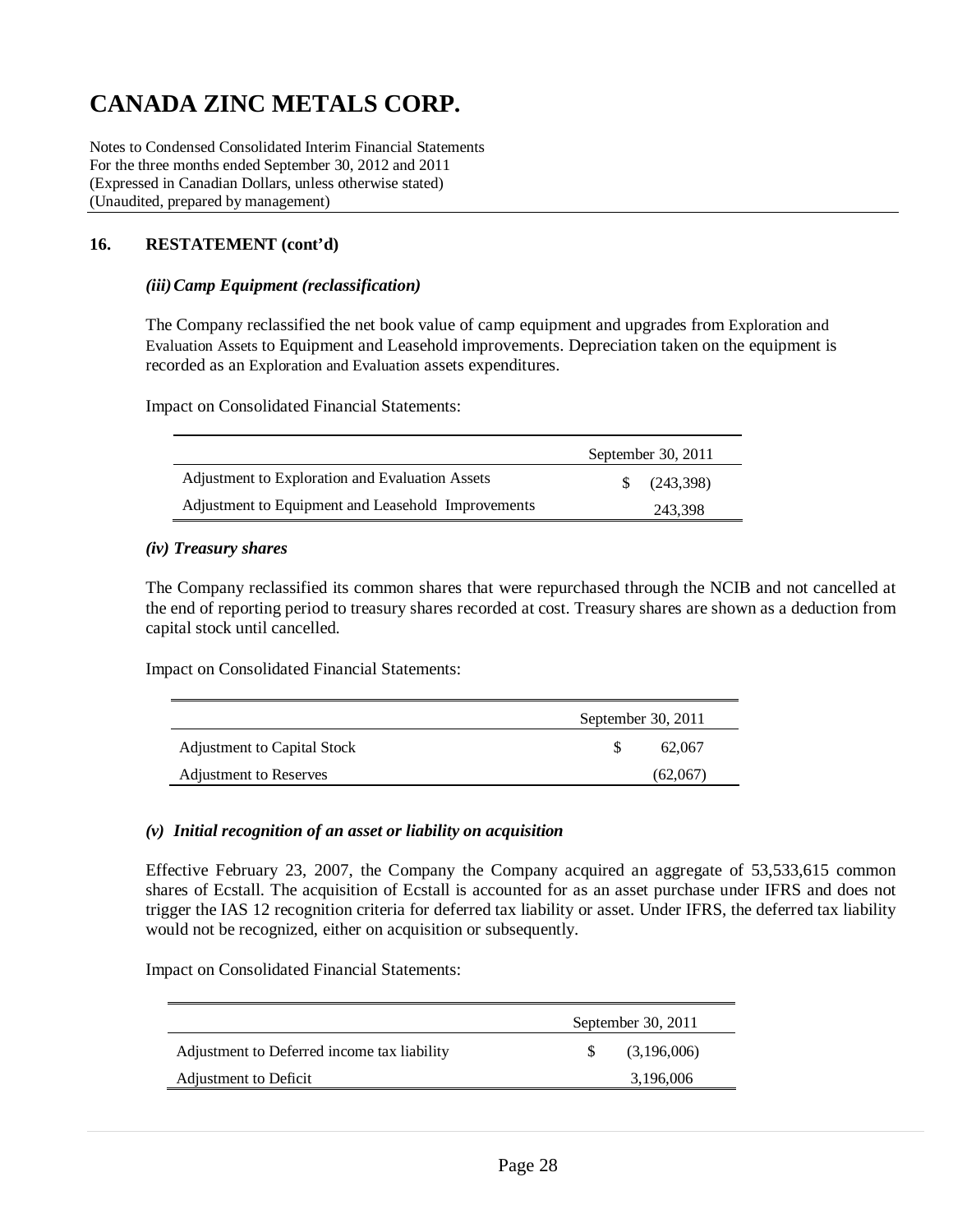Notes to Condensed Consolidated Interim Financial Statements For the three months ended September 30, 2012 and 2011 (Expressed in Canadian Dollars, unless otherwise stated) (Unaudited, prepared by management)

## **16. RESTATEMENT (cont'd)**

Condensed Consolidated Interim Statement of Financial Position as at September 30, 2011

| September 30, 2011                     | As previously<br>reported  | Adjustments                               | Restated                  |
|----------------------------------------|----------------------------|-------------------------------------------|---------------------------|
| <b>Assets</b>                          |                            |                                           |                           |
| Current assets                         |                            |                                           |                           |
| Cash and cash equivalents              | 12,248,904<br>\$           | \$                                        | 12,248,904<br>\$          |
| Receivables                            | 580,861                    |                                           | 580,861                   |
| METC recoverable                       | 1,611,149                  |                                           | 1,611,149                 |
| Short-term investments                 | 4,609,000                  |                                           | 4,609,000                 |
| Prepaid expenses                       | 69,070                     |                                           | 69,070                    |
| Marketable securities                  | 414,280                    |                                           | 414,280                   |
|                                        | 19,533,264                 |                                           | 19,533,264                |
|                                        |                            |                                           |                           |
| Other assets                           | 312,649                    |                                           | 312,649                   |
| Equipment and leasehold improvements   | 19,684                     | 243,398                                   | 263,082<br>(iii)          |
| Long-term prepaid expenses             | 192,145                    |                                           | 192,145                   |
| Exploration and evaluation assets      | 60,589,843                 | (243, 398)                                | 60,346,445<br>(iii)       |
|                                        | $\mathbb{S}$<br>80,647,585 | $\mathcal{S}$<br>$\overline{\phantom{m}}$ | \$<br>80,647,585          |
|                                        |                            |                                           |                           |
| <b>Liabilities and Equity</b>          |                            |                                           |                           |
| <b>Current liabilities</b>             |                            |                                           |                           |
| Trade payables and accrued liabilities | \$<br>959,663              | \$                                        | \$<br>959,663             |
|                                        | 959,663                    |                                           | 959,663                   |
|                                        |                            |                                           |                           |
| Deferred income tax liability          | 6,021,000                  | (4,608,000)                               | 1,413,000<br>(i), (v)     |
| Equity                                 |                            |                                           |                           |
| Capital stock                          | 93,106,606                 | (1,512,651)                               | 91,593,955<br>(i)(ii)(iv) |
| Reserves                               | 9,495,102                  | 1,930,958                                 | 11,426,060<br>(ii)(v)     |
| Deficit                                | (28, 431, 007)             | 4,189,693                                 | (24, 241, 314)<br>(i)(v)  |
| Accumulated other comprehensive income | (503, 779)                 |                                           | (503, 779)                |
|                                        | 73,666,922                 | 4,608,000                                 | 78,274,922                |
|                                        | \$<br>80,647,585           | $\boldsymbol{\mathsf{S}}$                 | \$<br>80,647,585          |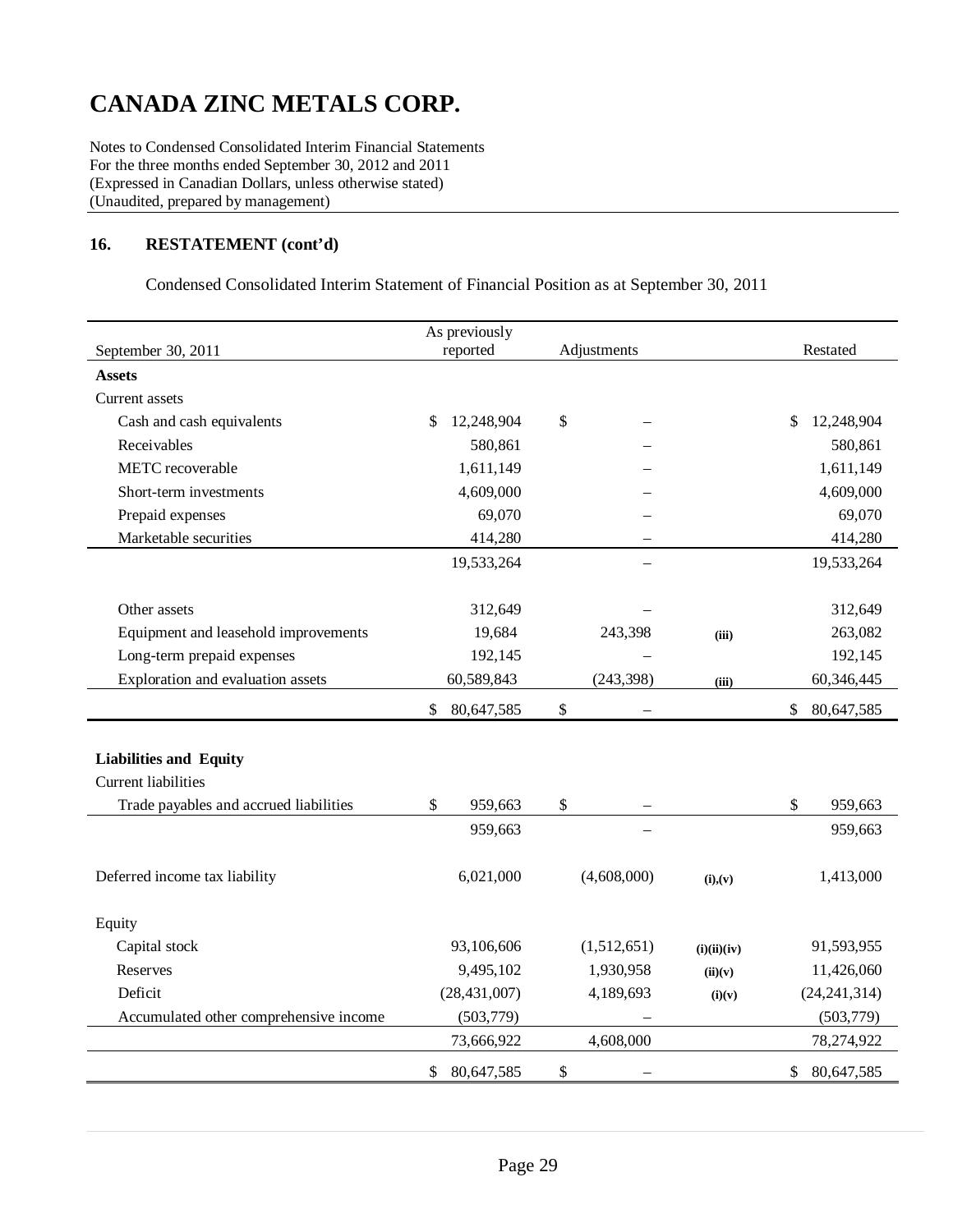Notes to Condensed Consolidated Interim Financial Statements For the three months ended September 30, 2012 and 2011 (Expressed in Canadian Dollars, unless otherwise stated) (Unaudited, prepared by management)

### **16. RESTATEMENT (cont'd)**

Condensed Consolidated Interim Statements of Operations and Comprehensive Loss

|                                               |          | As previously |                          |     |            | <b>IFRS</b> |
|-----------------------------------------------|----------|---------------|--------------------------|-----|------------|-------------|
| For the three months ended September 30, 2011 | reported |               | Adjustments              |     | (restated) |             |
|                                               |          |               |                          |     |            |             |
| <b>ADMINISTRATION EXPENSES</b>                |          |               |                          |     |            |             |
| Administration                                | \$       | 15,000        | \$                       |     | \$         | 15,000      |
| Consulting                                    |          | 56,250        |                          |     |            | 56,250      |
| Depreciation                                  |          | 1,036         |                          |     |            | 1,036       |
| Directors' fees                               |          | 12,500        |                          |     |            | 12,500      |
| Interest and bank charges                     |          | 756           |                          |     |            | 756         |
| Investor relations                            |          | 8,640         |                          |     |            | 8,640       |
| Management fees                               |          | 73,500        |                          |     |            | 73,500      |
| Office and miscellaneous                      |          | 21,225        |                          |     |            | 21,225      |
| Professional fees                             |          | 5,000         |                          |     |            | 5,000       |
| Regulatory fees                               |          | 2,500         |                          |     |            | 2,500       |
| Rent                                          |          | 15,000        |                          |     |            | 15,000      |
| Share-based compensation                      |          | 59,686        |                          |     |            | 59,686      |
| Transfer agent fees                           |          | 1,396         |                          |     |            | 1,396       |
| Travel and promotion                          |          | 30,350        |                          |     |            | 30,350      |
| Wages and benefits                            |          | 94,034        |                          |     |            | 94,034      |
| Loss before other items                       |          | (396, 873)    | $\overline{\phantom{0}}$ |     |            | (396, 873)  |
|                                               |          |               |                          |     |            |             |
| Interest and other income                     |          | 68,054        |                          |     |            | 68,054      |
| Loss on sale of marketable securities         |          | (73, 727)     |                          |     |            | (73, 727)   |
|                                               |          | (5,673)       |                          |     |            | (5,673)     |
|                                               |          |               |                          |     |            |             |
| Loss before income taxes                      |          | (402, 546)    |                          |     |            | (402, 546)  |
| Deferred income tax recovery                  |          |               | 127,305                  | (i) |            | 127,305     |
| Net loss for the period                       |          | (402, 546)    | 127,305                  |     |            | (275, 241)  |
| Adjustment for change in fair value of        |          |               |                          |     |            |             |
| marketable securities                         |          | (90, 440)     |                          |     |            | (90, 440)   |
| Comprehensive loss for the period             |          | (492, 986)    | 127,305                  |     |            | (365, 681)  |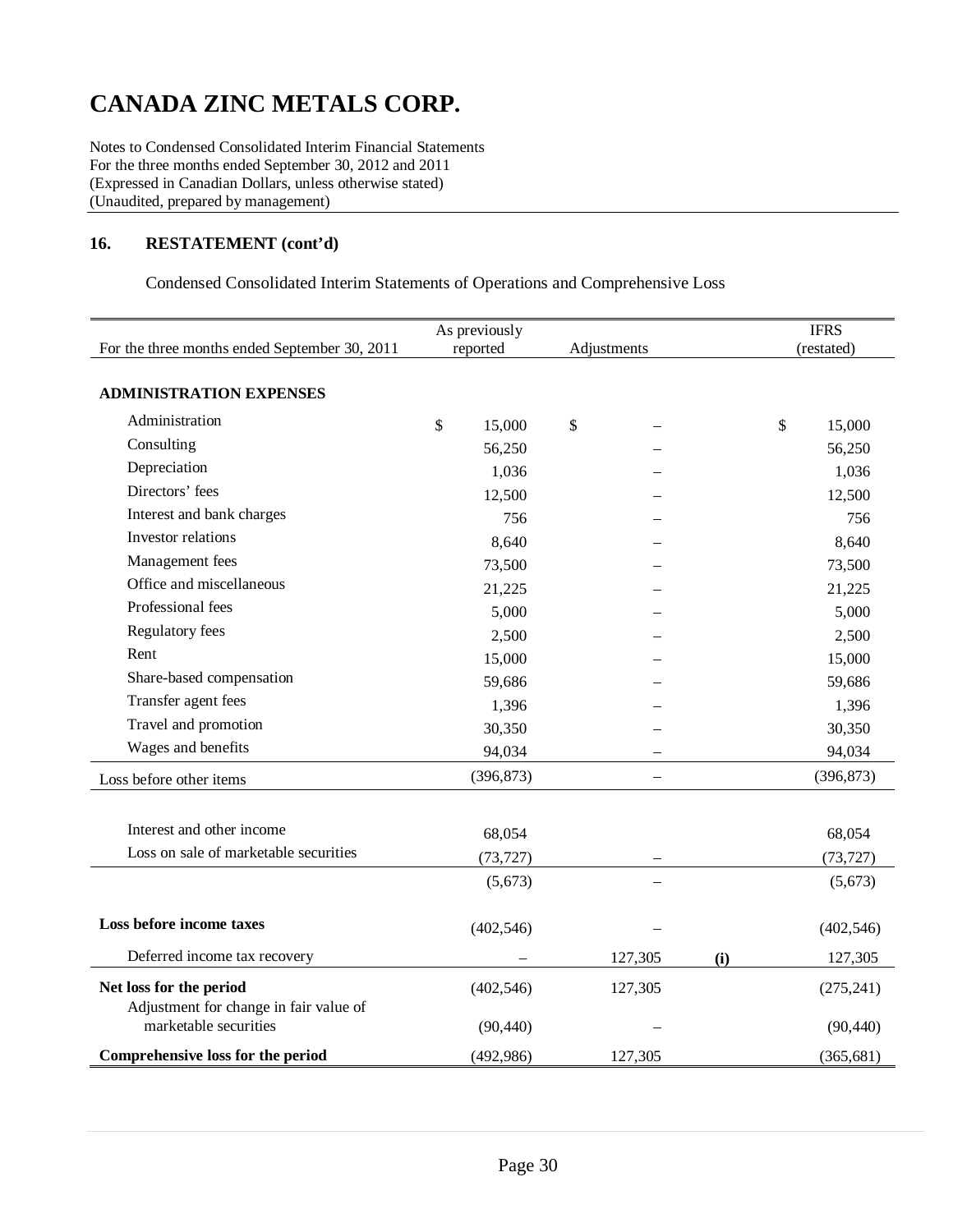Notes to Condensed Consolidated Interim Financial Statements For the three months ended September 30, 2012 and 2011 (Expressed in Canadian Dollars, unless otherwise stated) (Unaudited, prepared by management)

## **16. RESTATEMENT (cont'd)**

Condensed Consolidated Interim Statements of Cash Flows

|                                                   | As previously |             |                  |    | <b>IFRS</b> |
|---------------------------------------------------|---------------|-------------|------------------|----|-------------|
| For the three months ended September 30, 2011     |               | reported    | Adjustments      |    | (restated)  |
| Cash used in operating:                           |               |             |                  |    |             |
| Net loss for the year                             | $\mathcal{S}$ | (402, 546)  | \$<br>(127, 305) | \$ | (275, 241)  |
| Items not affecting cash:                         |               |             |                  |    |             |
| Depreciation                                      |               | 1,036       |                  |    | 1,036       |
| Share-based compensation                          |               | 59,686      |                  |    | 59,686      |
| Loss on sale of marketable securities             |               | 73,727      |                  |    | 73,727      |
| Deferred income tax recovery                      |               |             | 127,305          |    | 127,305     |
| Changes in non-cash working capital items:        |               |             |                  |    |             |
| Receivables                                       |               | (103, 261)  |                  |    | (103, 261)  |
| Prepaid expenses                                  |               | 309,768     |                  |    | 309,768     |
| Trade payables and accrued liabilities            |               | (242,082)   |                  |    | (242,082)   |
|                                                   |               | (303, 672)  |                  |    | (303, 672)  |
| Cash used in operating:                           |               |             |                  |    |             |
| Equipment and leasehold improvements              |               | (4,616)     |                  |    | (4,616)     |
| Marketable securities costs                       |               | (21, 187)   |                  |    | (21, 187)   |
| Exploration and evaluation asset costs            |               | (2,702,215) |                  |    | (2,702,215) |
| Other assets                                      |               | (3,649)     |                  |    | (3,649)     |
|                                                   |               | (2,731,667) |                  |    | (2,731,667) |
| Cash used in financing:                           |               |             |                  |    |             |
| Common shares repurchased                         |               | (216,911)   |                  |    | (216,911)   |
| Change in cash and cash equivalents               |               | (3,252,250) |                  |    | (3,252,250) |
| Cash and cash equivalents, beginning of<br>period |               | 15,501,154  |                  |    | 15,501,154  |
| Cash and cash equivalents, end of period          | \$            | 12,248,904  | \$               | \$ | 12,248,904  |